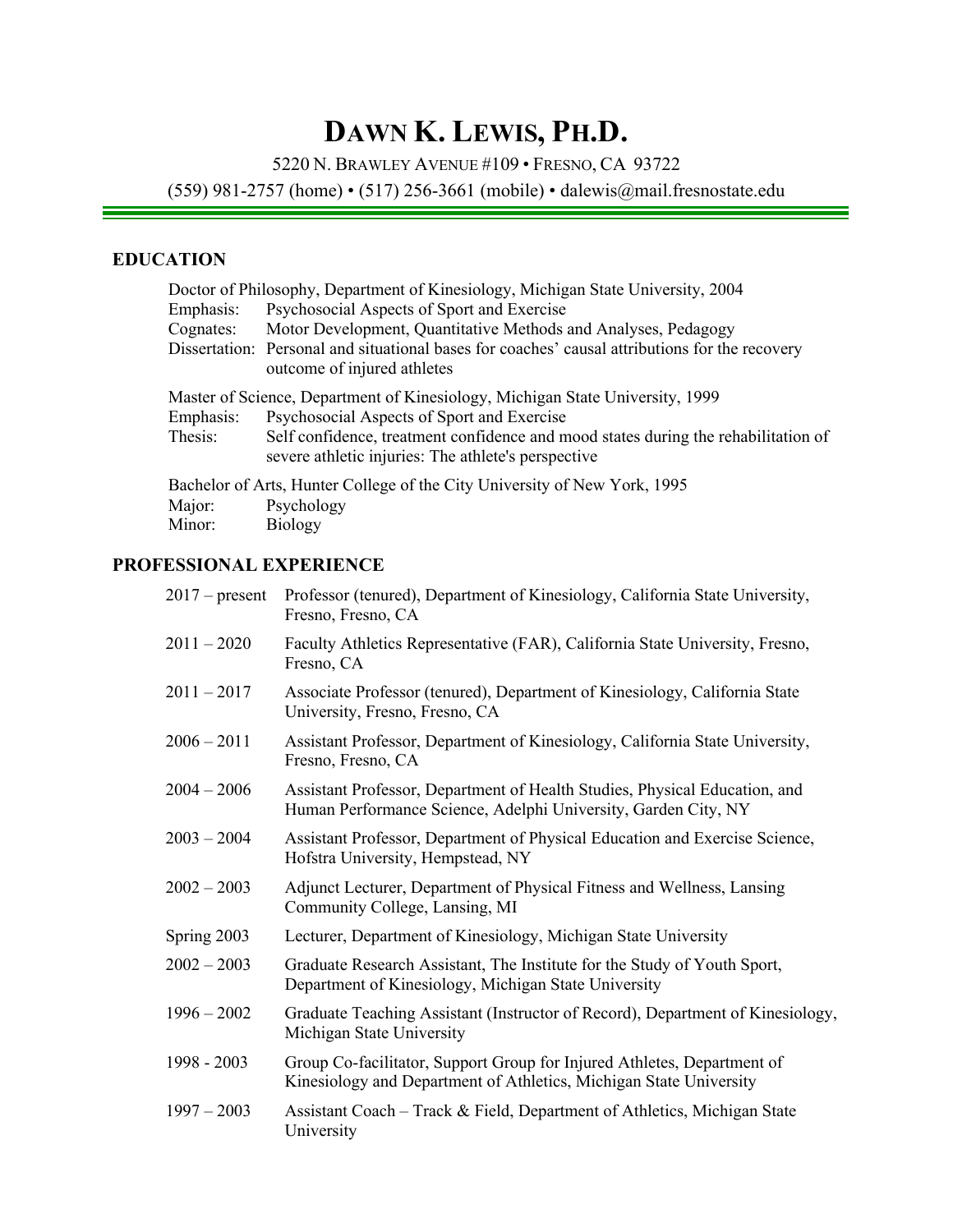| $1998 - 2001$ | Teaching Assistant, Department of Athletics Life Skills Program, Michigan State<br>University                                    |
|---------------|----------------------------------------------------------------------------------------------------------------------------------|
| $1997 - 2000$ | Instructor, Summer University Program - Excellence Required (SUPER), Office<br>of Supportive Services, Michigan State University |
| $1998 - 1999$ | Supervisor, Motor Performance Program, Department of Kinesiology, Michigan<br><b>State University</b>                            |
| $1997 - 1998$ | Instructor, Motor Performance Program, Department of Kinesiology, Michigan<br><b>State University</b>                            |
| $1996 - 1998$ | Instructor, Early Childhood Motor Skills Program, Child Development<br>Laboratory, Michigan State University                     |

### **INTERESTS FOR RESEARCH AND APPLICATION**

- \* Psychosocial aspects of sport, exercise, and athletes' recovery from sport injury including the examination of social support structures, coping skills, motivation, and resilience; theoretical perspectives include self-efficacy theory, attribution theory, and achievement goal orientation theory
- $\triangle$  Applied sport and exercise psychology for performance enhancement and cross-discipline collaborative research
- $\triangle$  Design and implementation of support groups for athletes with sport injury
- \* Youth, adolescents and adults' moral, social, and psycho-emotional development through sports and physical activity
- $\cdot$  Teacher preparation, instructional design and evaluation, and assessment of K–12 physical education, exercise, and youth sport programs

## **ACADEMIC COURSES TAUGHT**

California State University, Fresno:

| <b>Graduate Courses</b> |                            | <b>Undergraduate Courses</b> |                                         |
|-------------------------|----------------------------|------------------------------|-----------------------------------------|
| <b>KINES 299</b>        | <b>Thesis</b>              |                              | KINES 159 Measurement and Assessment in |
| <b>KINES 298</b>        | Project                    |                              | Physical Education                      |
| KINES <sub>290</sub>    | Independent Study          | KINES 134                    | Analysis & Application: Fitness         |
| KINES <sub>285</sub>    | Internship in Kinesiology  |                              | KINES 125c Coaching Track and Field     |
| <b>KINES 266</b>        | Psychology of Sport Injury | <b>KINES 120</b>             | Planning Strategies for Physical        |
| KINES <sub>262</sub>    | Social Implications of     |                              | Education                               |
|                         | Sport                      | KINES <sub>33</sub>          | Foundations of Sport and                |
| <b>KINES 230</b>        | Statistical Inference in   |                              | <b>Exercise Psychology</b>              |
|                         | Kinesiology                | KINES <sub>32</sub>          | Lifetime Fitness and Wellness           |
|                         |                            | KINES <sub>31</sub>          | Introduction to Kinesiology             |
|                         |                            | KINES <sub>20</sub>          | <b>Fitness Development</b>              |
|                         |                            |                              |                                         |

| Adelphi University: |  |  |  |
|---------------------|--|--|--|
|---------------------|--|--|--|

- PED 650 Research Methods in Physical Education and Sport Management
- PED 641 Social Issues in Physical Education and Sport
- PED 630 Sport Psychology
- PED 550 Women in Sports
- PED 375 Social Issues in Physical Education and Sport
- PED 230 Track and Field Methods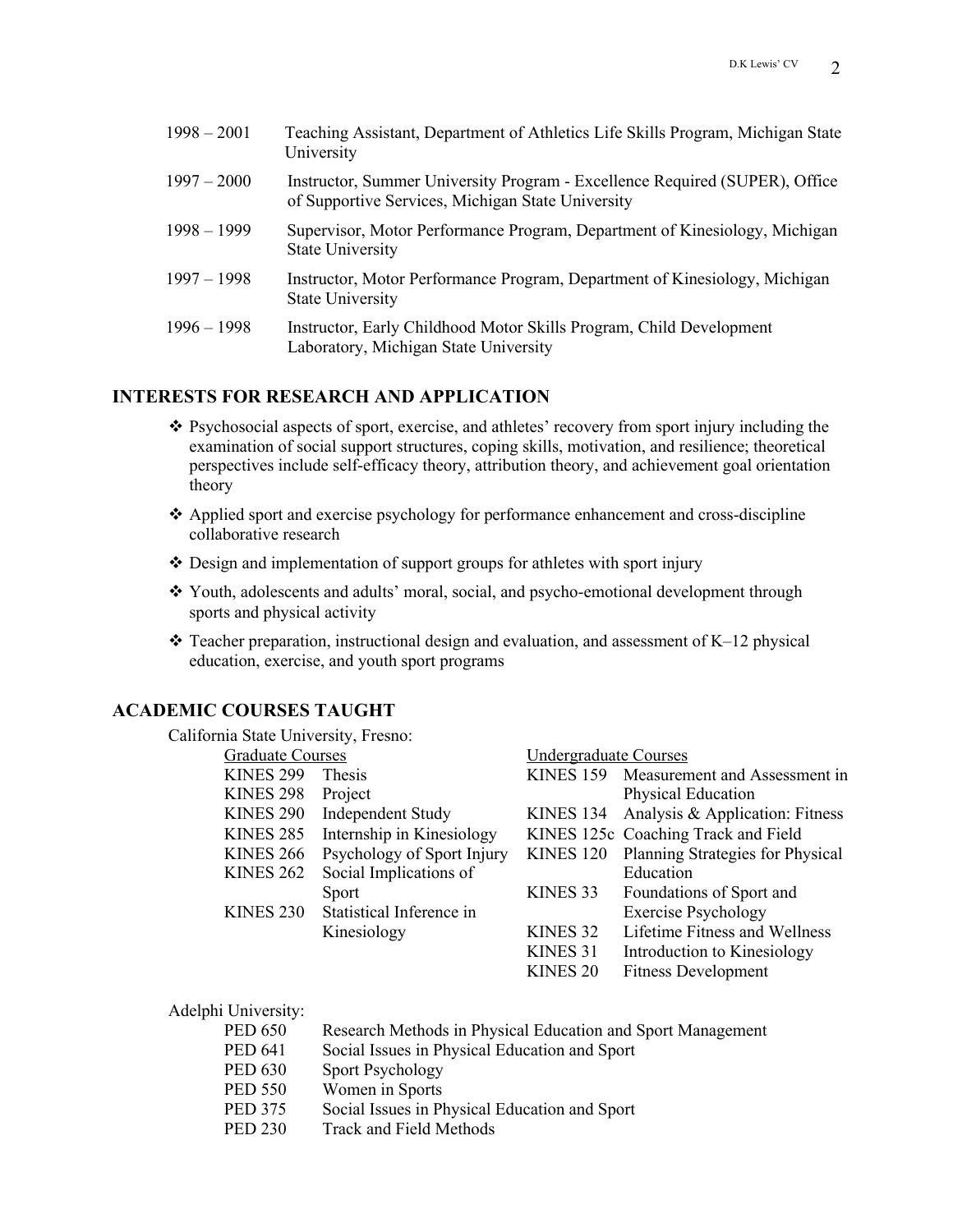| Hofstra University: |                                  |
|---------------------|----------------------------------|
| <b>MSPE 244</b>     | Analysis of Team Sports          |
| <b>PESP 108</b>     | Assessment in Physical Education |
| PESP 34A            | Track and Field                  |
| PESP <sub>25</sub>  | Fitness for Life                 |

Michigan State University:

| KIN 450        | Design and Evaluation of Physical Activity Programs |
|----------------|-----------------------------------------------------|
|                |                                                     |
| <b>KIN 340</b> | Psychosocial Aspects of Sport and Physical Activity |
| <b>KIN 300</b> | Coaching Track & Field                              |
| KIN 260        | Physical Growth and Motor Behavior                  |
| KIN 121        | <b>Healthy Lifestyles</b>                           |
|                |                                                     |

### **ACTIVITY COURSES TAUGHT**

Aerobics, racquetball, track and field, distance running, general conditioning, power walking, strength training

### **GRADUATE SUPERVISIONS**

**Dissertations:** Chair, 0; Committee Member, 3 **Theses:** Chair, 12; Committee Member, 10 **Projects:** Chair, 7; Committee Member, 9 **Internships:** 7 **Independent Studies:** 17 **Fellowships:** 1

### **PUBLICATIONS**

- Dwelle, A. J., Lewis, D. K., Kinnunen, D. A., & Eberlein, K. (in preparation). Evaluation of Mental Health Resources for an Intercollegiate Athletics Program.
- LeNorgant, E. J., Lewis, D. K., Kinnunen, D. A., & Shelton, B. E. (in preparation). Sport-Related Anxiety and Self-Talk between Traditional Sport Athletes and eSport Competitors.
- Gilbert, J. N., & Lewis, D. K. (2013). Teaching sport psychology in the high school setting: UNIFORM and the Game Plan Format. *Journal of Performance Psychology, 6,* 2-33. Retrieve from http://www.centerforperformancepsychology.org/assets/resources/pageResources/The-Journal-of-Performance-Psychology-Issue-Six.pdf
- Glynn, B. A., Gilbert, J. N., & Lewis, D. K. (2013). Psychological skills training and selfefficacy: The UNIFORM approach with college-age swim exercisers. *Athletic Insight: The Online Journal of Sport Psychology, 15,* 93-111*.* Retrieve from http://www.athleticinsight.com/
- Kinnunen, D. A., & Lewis, D. K. (2013). A case study of preservice physical education teachers' attitudes toward and perceived barriers to quality physical education. *Journal of Education and Practice, 4,* 123-133. Retrieve from http://www.iiste.org/Journals/index.php/JEP/article/view/5194. Funded with a research grant from CSU Fresno College of Health and Human Services Faculty Research Support Grant.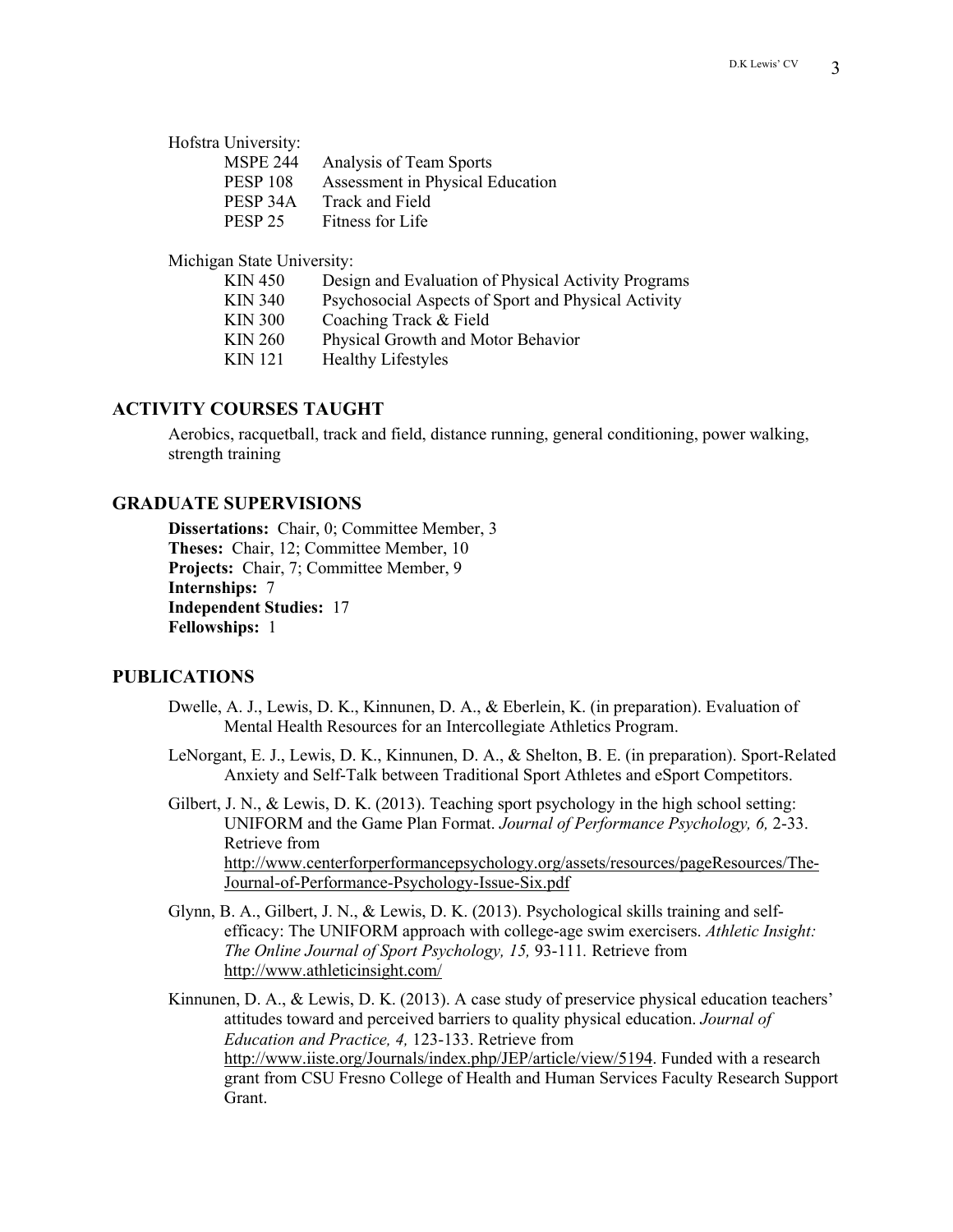- Kinnunen, D. A., & Lewis, D. K. (2012). A dynamic systems analysis of phase shift identification in long jump performance: A longitudinal study. *Medicine and Science in Sports and Exercise: The Official Journal of the American College of Sports Medicine, 55 Supplemental,* S381.
- Horn, C. M., Gilbert, J. N., Gilbert, W. D., & Lewis, D. K. (2011). Psychological skills training with community college athletes: The UNIFORM approach. *The Sport Psychologist, 25,* 321-340.
- Kinnunen, D. A., & Lewis, D. K. (2011). Integrating service learning into kinesiology curricula. *WSKW Western Society Review, 9,* 8–10.
- Kinnunen, D. A., & Lewis, D.K. (2010). Effects of equipment modification on free-throw shooting performance. *WSKW Western Society Review, 8,* 7-8.
- Lewis, D. K., & Kinnunen, D. A. (2010). Effects of perceived confidence on free-throw shooting performance. *WSKW Western Society Review, 8,* 11-13.
- Lewis, D. K., & Kinnunen, D. A. (2009). Students' attitudes toward their physical education/teacher education curriculum: What our students want. *CAHPERD Journal, Fall/Winter*, 338-340.
- Rees, C. R., Zarco, E. P., & Lewis, D. K. (2008). The steroids/sports supplements connection: Pragmatism and sensation-seeking in the attitudes and behavior of JHS and HS students on Long Island. *Journal of Drug Education, 38 (4),* 329-349.
- Haubenstricker, J. L., Ewing, M. E., McCann, P., Lewis, D. K. (2003). *Volunteers, Administrators, Coaches Athletic Training Initiative (VAC): Evaluation Report for Year 2002.* Project Evaluation Team, Michigan State University, Institute for the Study of Youth Sports. East Lansing, MI.
- Lewis, D. K. (2002). Helping athletes deal with injuries. In V. Seefeldt, M. Clark, & J. Powell (Eds.) *Psychological dimensions of youth football.* National Football League.
- Kinnunen, D., Colon, G., Espinoza, D., Overby, L. Y., & Lewis, D. K. (2001). Anthropometric correlates of basketball free throw shooting in young girls. *Perceptual and Motor Skills, 93,* 105-108.

#### **CONFERENCE PROCEEDINGS**

- Dwelle, A. J., Lewis, D. K., Moore, S. D., Kinnunen, D. A., & Eberlein, K. (2021). Evaluation of Mental Health Resources for an Intercollegiate Athletics Program. *Association for Applied Sport Psychology (AASP) 2021 Annual Conference Proceedings*. Las Vegas, NV: Association for Applied Sport Psychology.
- LeNorgant, E., Lewis, D. K., Shelton, B., & Kinnunen, D. A. (2021). Sport-Related Anxiety and Self-Talk between Traditional Sports and eSports. *Association for Applied Sport Psychology (AASP) 2021 Annual Conference Proceedings*. Las Vegas, NV: Association for Applied Sport Psychology.
- Antoyan, R. S., Lewis, D. K., Botwin, M., & Eberlein, K. (2020). Attending to Personality Traits when Treating the Whole Extreme Sport Athlete with an  $Injury - A$  Guide to Practioners. *Association for Applied Sport Psychology (AASP) 2020 Annual Conference Proceedings*. Orlando, FL: Association for Applied Sport Psychology.
- Baker, E., Lewis, D. K., Hickey, C., & Gilbert, W. (2020). Effect of Virtual Reality Assisted Imagery on Motorneuron Activation and Self-Efficacy in Track and Field Sprinters.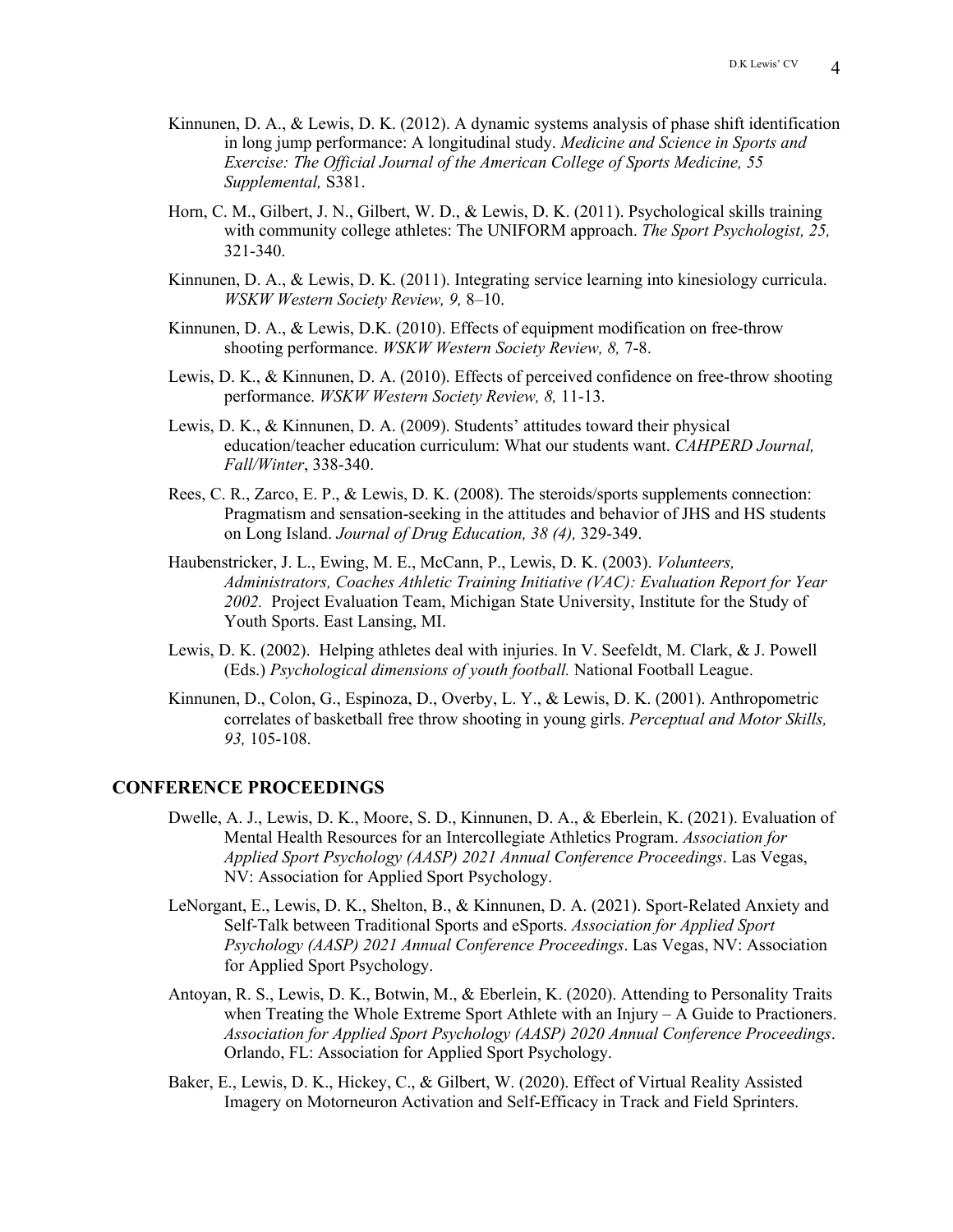*Association for Applied Sport Psychology (AASP) 2020 Annual Conference Proceedings*. Orlando, FL: Association for Applied Sport Psychology.

- Hines, J. T., Lewis, D. K., Kinnunen, D. A., & Coles, M. G. (2016). The Denali Project: A Mental Skills Training Program for Military Veteran Injury Support. *Association for Applied Sport Psychology (AASP) 2016 Annual Conference Proceedings*. Phoenix, AZ: Association for Applied Sport Psychology.
- Ohlrogge, F., & Lewis, D. K. (2016). Psycho-Emotional Profile of Athletes Who Continue to Participate with Sport Injury. *Association for Applied Sport Psychology (AASP) 2016 Annual Conference Proceedings*. Phoenix, AZ: Association for Applied Sport Psychology.
- Ramirez, D. M., Lewis, D. K., Kinnunen, D. A., Gomez, F. A. (2016). Mental Toughness and Distraction Control in Experienced Cyclists' Performance. *Association for Applied Sport Psychology (AASP) 2016 Annual Conference Proceedings.* Phoenix, AZ: Association for Applied Sport Psychology.
- Lyon, H., & Lewis, D. K. (2014). The effects of moderate to vigorous intensity exercise on concentration. *Association for Applied Sport Psychology (AASP) 2014 Annual Conference Proceedings*. Las Vegas, NV: Association for Applied Sport Psychology.
- Lewis, D. K., Kinnunen, D. A., & Perkins, H. (2011). Validation of three quantitative measures of the sport injury domain: The coaches' perspective. *Association for Applied Sport Psychology (AASP) 2011 Annual Conference Proceedings*. Madison, WI: Association for Applied Sport Psychology.
- Gilbert, J. N., & Lewis, D. K. (2011). Teaching sport psychology in the high school setting: UNIFORM and the Game Plan Format. *Association for Applied Sport Psychology (AASP) 2011 Annual Conference Proceedings*. Madison, WI: Association for Applied Sport Psychology.
- Crutcher, B. B., & Lewis, D. K. (2011). Perceived wellness in injured collegiate student-athletes and its association with mood state, readiness and rehabilitation adherence. *Association for Applied Sport Psychology (AASP) 2011 Annual Conference Proceedings*. Madison, WI: Association for Applied Sport Psychology.
- Glynn, B. A., Gilbert, J. N., Lewis, D. K., & Gilbert, W. (2009). Psychological skills training and self-efficacy: The UNIFORM approach with college students. *Association for Applied Sport Psychology (AASP) 2009 Annual Conference Proceedings,* p. 64. Madison, WI: Association for Applied Sport Psychology.
- Gilbert, J. N., Gilbert, W., Lewis, D. K., Loney, B. S., Horn, C., Glynn, B. A., & McCormick, J. P. (2008). UNIFORM: A mental skills training curriculum for high school and beyond. *Association for Applied Sport Psychology 2008 Annual Conference Proceedings*, p. 17. Madison, WI: Association for Applied Sport Psychology.
- Lewis, D. K., & Grafer, P. (2008). Adolescent athletes and leadership: Are we developing positive role models? *Research Quarterly for Exercise and Sport, 79,* 80.
- Lewis, D. K., Rees, C. R., & Zarco, E. P. (2007). Intermediate and high school students' attitudes and behaviors regarding steroids and sports supplements use: Are sports supplements a "gateway" to steroid use? *Association for Applied Sport Psychology 2007 Annual Conference Proceedings*, p. 15. Madison, WI: Association for Applied Sport Psychology.
- Loney, B., Gilbert, J. N., Gilbert, W., & Lewis, D. (2007). The UNIFORM: A high school sport psychology intervention. *Association for Applied Sport Psychology 2007 Annual Conference Proceedings*, p. 27. Madison, WI: Association for Applied Sport Psychology.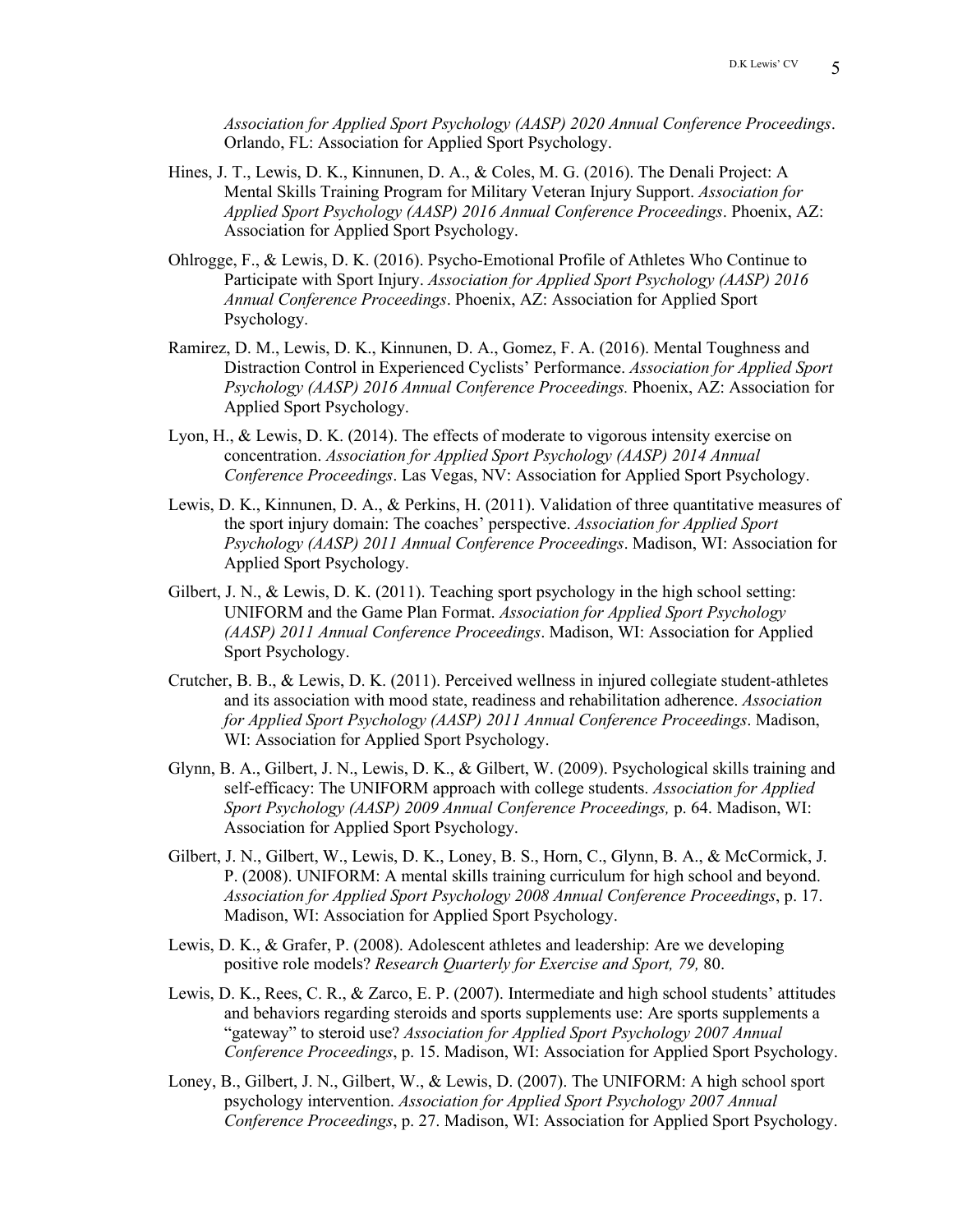- Newcomer Appaneal, R., Lewis, D. K., Flint, F. A., Kenow, L., & Washington, L. (2007). Psychology of sport injury: Five professionals share their teaching experiences. *Association for Applied Sport Psychology 2007 Annual Conference Proceedings*, p. 27. Madison, WI: Association for Applied Sport Psychology.
- Lewis, D. K., & Ewing, M. E. (2005). The effect of perspective-taking and compliance behavior on coaches' causal attributions for the recovery outcome of injured athletes. *Association for the Advancement of Applied Sport Psychology 2005 Annual Conference Proceedings*, p. 99. Madison, WI: Association for Applied Sport Psychology.
- Lewis, D. K., & Ewing, M. E. (1999). Self-confidence, treatment confidence, and mood states during rehabilitation of severe athletic injury. *Association for the Advancement of Applied Sport Psychology (AASP) 1999 Conference Proceedings*, p. 81.

### **REPORTS & POLICIES**

- Lewis, D. K. (2020). *Cluster Analysis of Student-Athletes' Majors.* A report and recommendations to The Office of the President, California State University, Fresno.
- Lewis, D. K., González, J. C., & Lee, M. (2019). *Special Admissions for Student-Athletes Policy.* A policy for California State University, Fresno's Academic Policy Manual.
- Lewis, D. K., Mahoney, M., Botwin, M., & Harper, B. (2018). *Student-Athlete Code of Conduct Policy*. A policy revision for California State University, Fresno's Department of Athletics.
- Lewis, D. K. (2018). *Academic Policy Manual (APM) 232 – Student Absences*. A policy revision for California State University, Fresno.
- Lewis, D. K. (2017). *Student-Athletes' Majors Review.* A cluster analysis, report and recommendations to The Office of the President, California State University, Fresno.
- Lewis, D. K., & González, J. C. (2016). *Special Admission of Student-Athletes and Initial Eligibility Waivers.* A report and recommendations to The Office of the President, California State University, Fresno.
- Lewis, D. K., & Baptista, C. (2015). *Distinct Seasons Survey Results and Recommendations.* A report to U.S. Track and Field and Cross Country Coaches Association (USTFCCCA), New Orleans, LA.
- Lewis, D. K. (2015). *Department of Athletics Gender and Minority Equity Survey of Student-Athletes and Coaches Annual Report.* A report to Director of Human Resources and Title IX Coordinator, California State University, Fresno, CA.
- Lewis, D. K. (2015). *Student-Athletes' Majors Review.* A cluster analysis, report and recommendations to The Office of the President, California State University, Fresno.
- Lewis, D. K., Nunna, R., & Pitt, J. (2013). *Promoting and Supporting Excellence in Teaching, Learning and Scholarship.* A report to the President's Commission on Human Relations and Equity (PCHRE), California State University, Fresno, CA.
- Academic Affairs Budget Advisory Task Force (2012). A report to the University President, California State University, Fresno, CA.
- Lewis, D. K., Constable, J., Holyoke, T., Popma, P., & Tsukimura, B. (2010). *Committee Report Regarding Investigation of Student Rating of Faculty Instruments.* A report to the Academic Senate Expanded Executive Committee at California State University, Fresno., CA.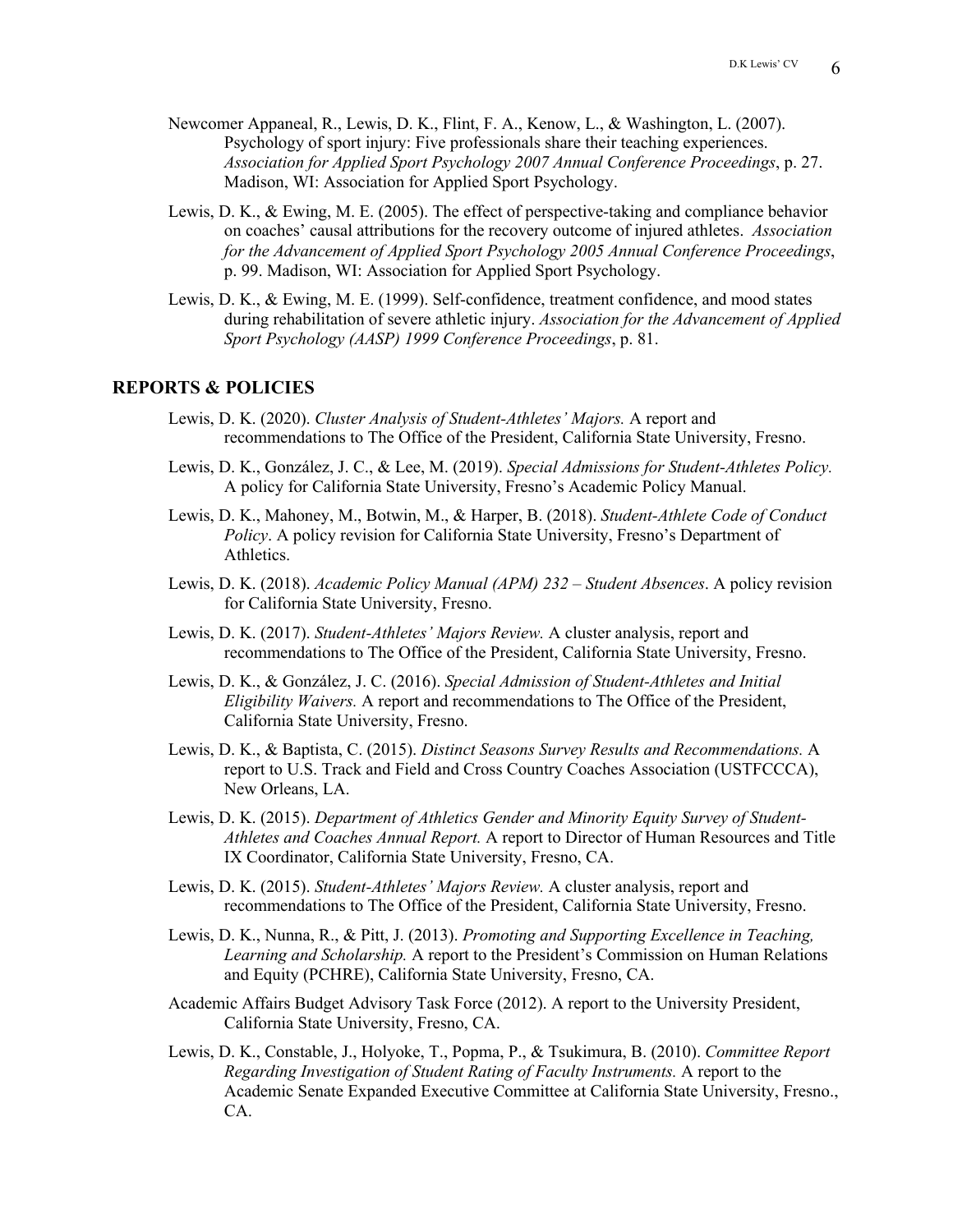- Lewis, D. K. (2007). *Evaluation of a Sport Leadership Program: Student-Athletes' Pro-Social Decision-Making and Behaviors, and Protective Factors.* A report to The Sport Leadership Institute at Adelphi University. Garden City, NY.
- Rees, C. R., Zarco, E. P., & Lewis, D. K. (2007). *Intermediate and high school students' attitudes toward and behaviors regarding steroids and sports supplements use: The mediation of clique identity.* A report to and research study funded by the World-Anti Doping Agency (WADA), Montreal (Quebec), Canada, **\$14,000 funded**.

### **DOCTORAL DISSERTATION COMMITTEES**

- Roybal, C. (in progress). *Examination of NCAA Division I Leadership, Fiscal Responsibility and the Assumptions of Liability: The Impact on Student-Athlete Welfare*. University of Northern Iowa, Cedar Falls, IA.
- Ramirez, D. (2020). *Women's Perspectives on the Under-Representation of Women in California Leadership Positions in Kinesiology* (Unpublished doctoral dissertation). California State University, Fresno.
- Yizar, Jr., J. (2010). *Enrollment Factors that Predict Persistence of At-Risk (Low Income and First Generation) Students' Journey towards Completion of a Baccalaureate Degree at Idaho State University* (Unpublished doctoral dissertation)*.* Idaho State University, Pocatello, ID.

### **GRADUATE THESES CHAIRED**

- Dwelle, A. (2021). *Evaluation of Mental Health Resources for an Intercollegiate Athletics Program.* (Unpublished master's thesis)*.* California State University, Fresno, CA.
- Baker, E. (2020). *Virtual Reality Assisted Imagery and Neuromuscular Activation in Track and Field Sprinters* (Unpublished master's thesis)*.* California State University, Fresno, CA.
- Perez, Jr., S. (2020). Assessment of motor proficiency and self-esteem in  $5<sup>th</sup>$  and  $6<sup>th</sup>$  graders using Dragon Challenge and Rosenberg self-esteem scale (Unpublished master's thesis)*.* California State University, Fresno, CA.
- LeNorgant, E. (2019). *Sport-Related Anxiety and Self-Talk between Traditional Sports and eSports* (Unpublished master's thesis). California State University, Fresno, CA.
- Landau, A. (2015). *Investigation of the Relationships among Aerobic Activity, Impulse Control and Distractibility* (Unpublished master's thesis). California State University, Fresno, CA.
- Ohrolgge, F. (2015). *The Effects of the Psycho-emotional Profile of Athletes Who Continue to Participate with Sport Injury* (Unpublished master's thesis). California State University, Fresno, CA.
- Lyon, H. (2014). *The Effects of Moderate-Vigorous Exercise on Concentration* (Unpublished master's thesis). California State University, Fresno, CA. (Recipient of the Outstanding Graduate Student Award, Department of Kinesiology, California State University, Fresno.)
- Monreal, C. (2014). *A Case Study on the Effect of Sport Psychology Consulting on Adherence to Rehabilitation, Pain Phenomenon, and Overall Satisfaction with Rehabilitation*  (Unpublished master's thesis). California State University, Fresno, CA.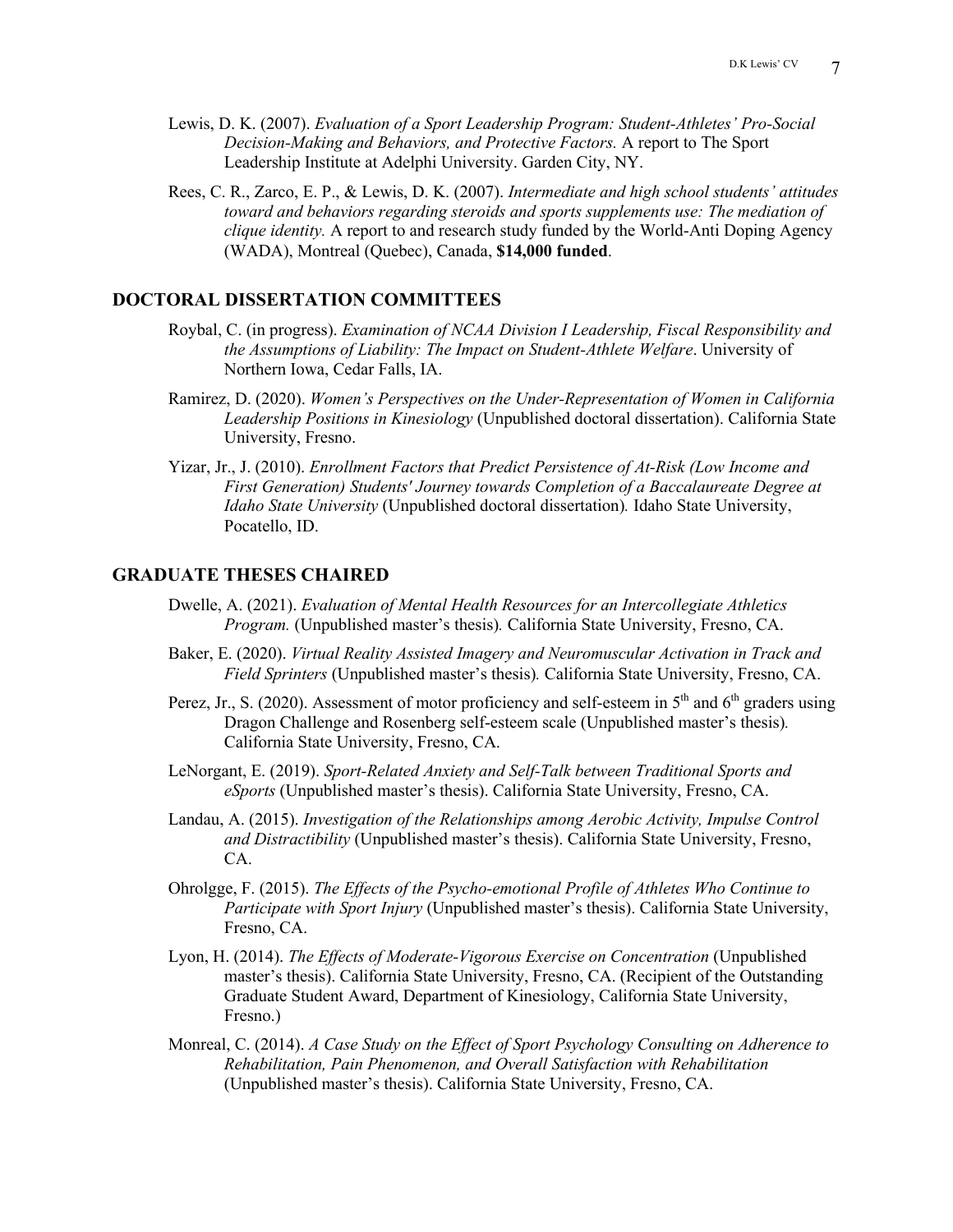- Brown, L. (2013). *Profiling Personal Identities, Goal Orientations, and Perceived Ability of African American Male College Student-Athletes* (Unpublished master's thesis). California State University, Fresno, CA.
- Heckroth, P. (2013). *Extinguishing Visiting Teams' Disadvantage: Use of the PETTLEP Imagery Model to Improve Sport Performance* (Unpublished master's thesis). California State University, Fresno, CA.
- Castro-Conde, B. A. (2012). *The Psychological Effects of Athletes Who Participate in Sport While Injured* (Unpublished master's thesis). California State University, Fresno, CA. (Recipient of the Outstanding Thesis Award, both the Department of Kinesiology and the College of Health and Human Services, California State University, Fresno.)
- Crutcher, B. (2011). *Perceived Wellness in Injured Collegiate Student-Athletes and Its Association with Mood State, Readiness and Rehabilitation Adherence* (Unpublished master's thesis)*.* California State University, Fresno, CA.

### **GRADUATE PROJECTS CHAIRED**

- Escamella, L. (in progress). *Sport Psychology App for First-Time Freshman Student-Athletes: Acclamation to Academic and Sport Performance* (Master's project in progress). California State University, Fresno, CA.
- Antoyan, R. (2020). *Personality Disposition and Effects on Injury Recovery: A Guide to Athletic Trainers to Extreme Sport Athletes* (Master's project). California State University, Fresno.
- Hines, J. (2016). *A Mental Skills Program for the Wounded Warriors Project* (Master's project). California State University, Fresno, CA.
- Mickelson, T. (2015). *Exploratory Needs Assessment for an Injury Prevention Program in the Performing Arts* (Master's project). California State University, Fresno, CA.
- Gueretta, M. (2014). *A Psychological Skills Program for Level 6, 7, 8 and 9 Female Gymnasts* (Master's project). California State University, Fresno, CA. (Recipient of the Outstanding Graduate Project Award, Department of Kinesiology, California State University, Fresno.)
- Mulligan, C. (2013). *Creating the Psychology of Sport Injury Course of Athletic Training Education Programs* (Master's project). California State University, Fresno, CA. (Recipient of the Outstanding Graduate Project Award, both the Department of Kinesiology and the College of Health and Human Services, California State University, Fresno.)
- Amacker-Fernandez, K. (2010). *Parent Education for Community-Based Youth Sport Programs* (Master's project). California State University, Fresno, CA.

### **INVITED LECTURES**

- Lewis, D. K. (2021). *Alternative careers and post-degree expectations: Making your master's degree work for you.* Invited lecture presentation to the Sports Medicine Club Lecture Series, California State University, Fresno. Fresno, CA.
- Lewis, D. K. (2018). *Incorporating mental skills techniques into athletic trainer and physical therapists' clinical practice.* Invited lecture presentation to the Sports Medicine Club Lecture Series, California State University, Fresno. Fresno, CA.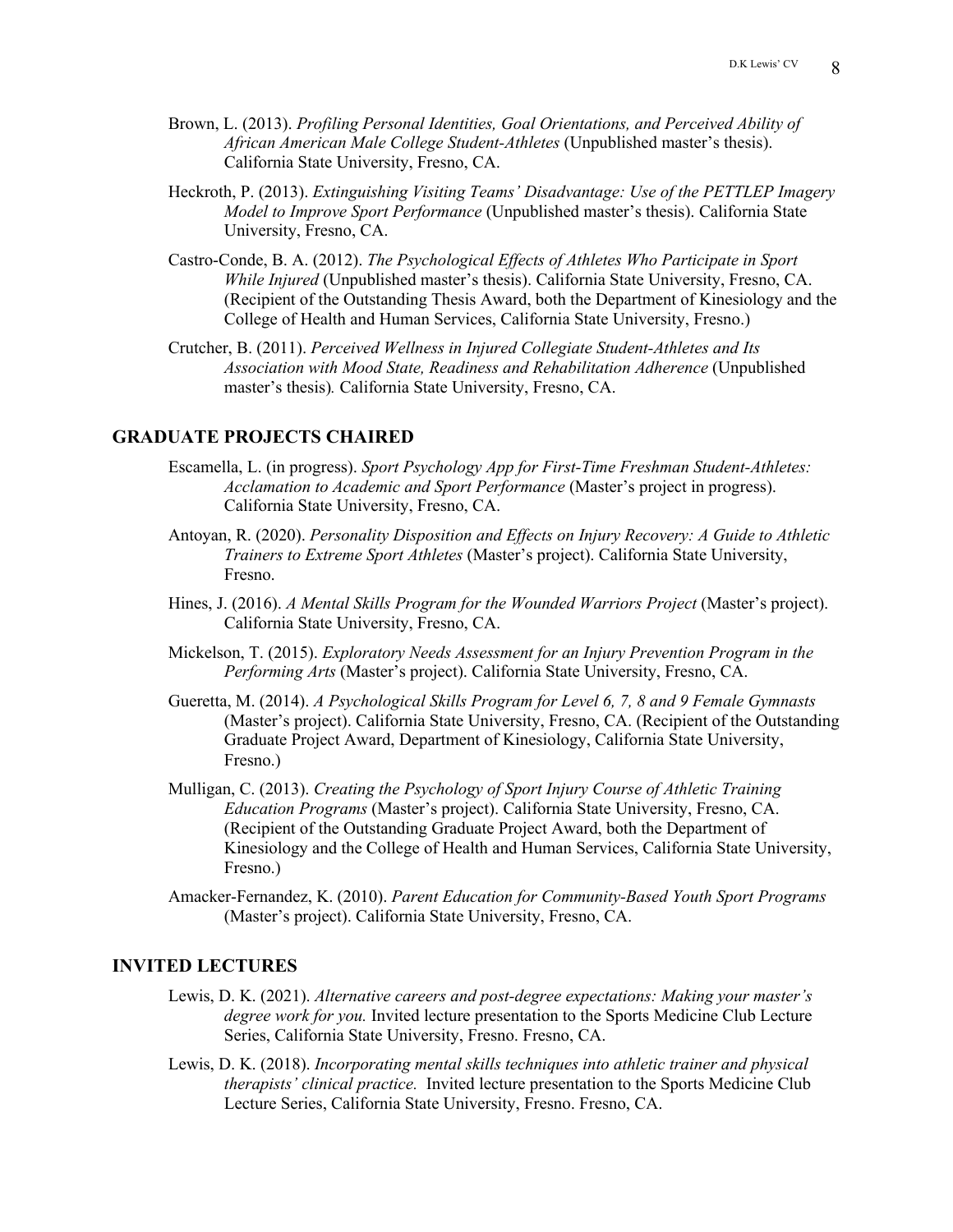- Lewis, D. K. (2016). *The working woman in academia: I am…, I am responsible to…, I have…* Invited lecture to Women's Campus Connections, California State University, Fresno, February 2016.
- Lewis, D. K. (2015). *The fear-avoidance model of pain: A TARGET plan for rehab*. Invited lecture by Clovis Community Regional Medical Center Physical Therapy, October 2015.
- Lewis, D. K. (2015). *Matching psychological strategies with the healing process.* Invited lecture presentation to the Sports Medicine Club Lecture Series, California State University, Fresno. Fresno, CA.
- Lewis, D. K. (2014). *The student athletic trainers' role in the psycho-emotional care of injured athletes: Incorporating sport psychology into clinical practice*. Invited lecture by the National Athletic Trainers' Association (NATA) National Athletic Training Student's Committee's (NATSC) for the "Stories from the Sidelines" national webinar series, November 2014.
- Lewis, D. K., Bell, M., Gonzalez, J. C., Grice, B., & Marshall, J. (2014). *What is privilege? A panel discussion for the campus community*. Panel discussion hosted by Researchers and Critical Educators (RACE) and Black Faculty and Staff Association (BFSA), California State University, Fresno. Fresno, CA.
- Lewis, D. K. (2014). *Athletes say they want to get better, but… Addressing student athletic trainers' concerns for working with injured athletes.* Invited lecture presentation to the Sports Medicine Club Lecture Series, California State University, Fresno. Fresno, CA.
- Lewis, D. K. (2013). *Goal setting for peak performance.* Invited lecture presentation to KINES 4702 Exercise Testing and Prescription, Texas Woman's University, Denton, TX.
- Lewis, D. K. (2013). *Psychology of sport injury: The evolution of a line of research and practice*. Invited presentation to Department of Kinesiology, Texas Woman's University, Denton, TX.
- Lewis, D. K. (2011). *Burnout in undergraduate student athletic trainers: Food for thought.* Invited lecture presentation to the Sports Medicine Club Lecture Series, California State University, Fresno. Fresno, CA.
- Lewis, D. K. (2010). *Healing, pain and the psychology of injury recovery: Matching psychological strategies with the healing process.* Invited lecture presentation to the Sports Medicine Club Lecture Series, California State University, Fresno. Fresno, CA.
- Lewis, D. K. (2010). *Sport injury and the young athlete: Psychological implications for recovery and return to sport.* Invited lecture presentation to the Central California Sports Medicine Institute's Sports Medicine Club Symposium. Fresno, CA.
- Lewis, D. K. (2009). *Balancing the scales: Practical strategies for motivating students to be physically active.* A service presentation to Clovis Unified School District. Clovis, CA.
- Lewis, D. K. (2008). *Debunking the grief models: Contemporary understanding of the psychoemotional response to sport injury.* Invited lecture presentation to The Far West Athletic Trainer's Association (FWATA). San Francisco, CA.
- Lewis, D. K. (2008). *Creating a task-involving physical education classroom that keeps students motivated.* A service presentation to Break the Barriers, Inc. Fresno, CA.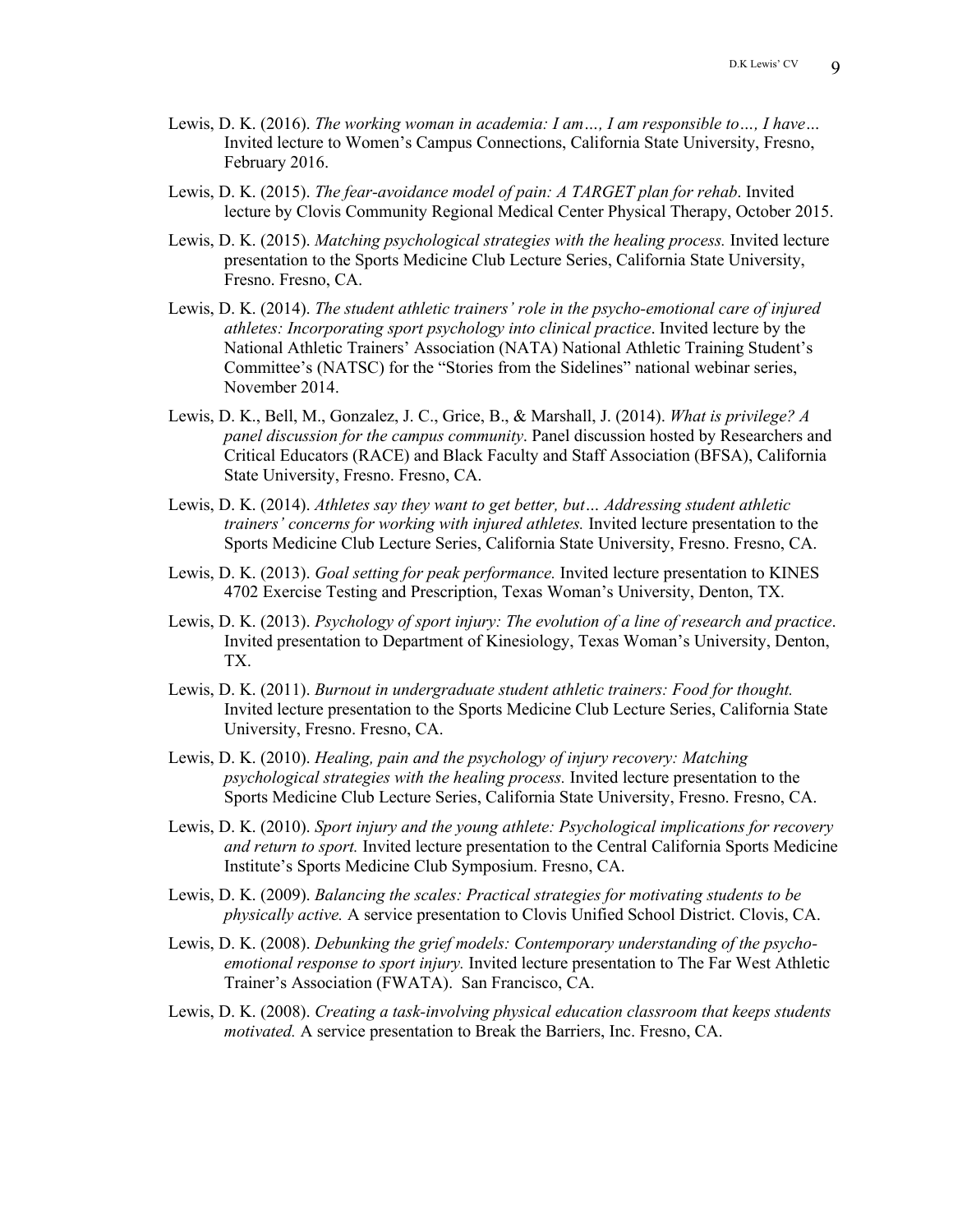#### **RESEARCH PRESENTATIONS**

- Dwelle, A. J., Lewis, D. K., Moore, S. D., Kinnunen, D. A., & Eberlein, K. (2021). *Evaluation of Mental Health Resources for an Intercollegiate Athletics Program.* A poster presentation to the Association for Applied Sport Psychology (AASP) annual international conference. Las Vegas, NV.
- LeNorgant, E., Lewis, D. K., Shelton, B., & Kinnunen, D. A. (2021). *Sport-Related Anxiety and Self-Talk between Traditional Sports and eSports.* A lecture presentation to the Association for Applied Sport Psychology (AASP) annual international conference. Las Vegas, NV.
- Antoyan, R. S., Lewis, D. K., Botwin, M., & Eberlein, K. (2020). *Attending to Personality Traits when Treating the Whole Extreme Sport Athlete with an Injury – A Guide to Practioners*. A poster presentation to the Association for Applied Sport Psychology (AASP) annual international conference [virtual due to Covid-19 pandemic]. Orlando, FL
- Baker, E., Lewis, D. K., Hickey, C., & Gilbert, W. (2020). *Effect of Virtual Reality Assisted Imagery on Motorneuron Activation and Self-Efficacy in Track and Field Sprinters.* A poster presentation to the Association for Applied Sport Psychology (AASP) annual international conference [virtual due to Covid-19 pandemic]. Orlando, FL.
- Hines, J. T., Lewis, D. K., Kinnunen, D. A., & Coles, M. G. (2016). *The Denali Project: A Mental Skills Training Program for Military Veteran Injury Support.* A poster presentation to the Association for Applied Sport Psychology (AASP) annual international conference. Phoenix, AZ.
- Ohlrogge, F., & Lewis, D. K. (2016). *Psycho-Emotional Profile of Athletes Who Continue to Participate with Sport Injury.* A poster presentation to the Association for Applied Sport Psychology (AASP) annual international conference. Phoenix, AZ.
- Ramirez, D. M., Lewis, D. K., Kinnunen, D. A., Gomez, F. A. (2016). *Mental Toughness and Distraction Control in Experienced Cyclists' Performance.* A poster presentation to the Association for Applied Sport Psychology (AASP) annual international conference. Phoenix, AZ.
- Lyon, H., & Lewis, D. K. (2014). *The effects of moderate to vigorous intensity exercise on concentration.* A poster presentation to the Association for Applied Sport Psychology (AASP) annual international conference. Las Vegas, NV.
- Lewis, D. K., & Kinnunen, D. A. (2013). *Sport psychology in action: Assessing coaches' perception of sport injury.* A presentation to the Faculty Women of Color in the Academy (FWCA) Conference hosted by the University of Illinois at Urbana-Champaign. Champaign, IL.
- Kinnunen, D. A., & Lewis, D. K. (2012). *A dynamic systems analysis of phase shift identification in long jump performance: A longitudinal study.* Presentation to the American College of Sports Medicine (ACSM)  $59<sup>th</sup>$  Annual Meeting and  $3<sup>rd</sup>$  World Congress on Exercise is Medicine. San Francisco, CA.
- Lewis, D. K., Kinnunen, D. A., & Perkins, H. (2011). *Validation of three quantitative measures of the sport injury domain: The coaches' perspective.* Presentation to the Association for Applied Sport Psychology (AASP) annual international conference. Honolulu, HI.
- Gilbert, J. N., & Lewis, D. K. (2011). *Teaching sport psychology in the high school setting: UNIFORM and the Game Plan Format*. Presentation to the Association for Applied Sport Psychology (AASP) annual international conference. Honolulu, HI.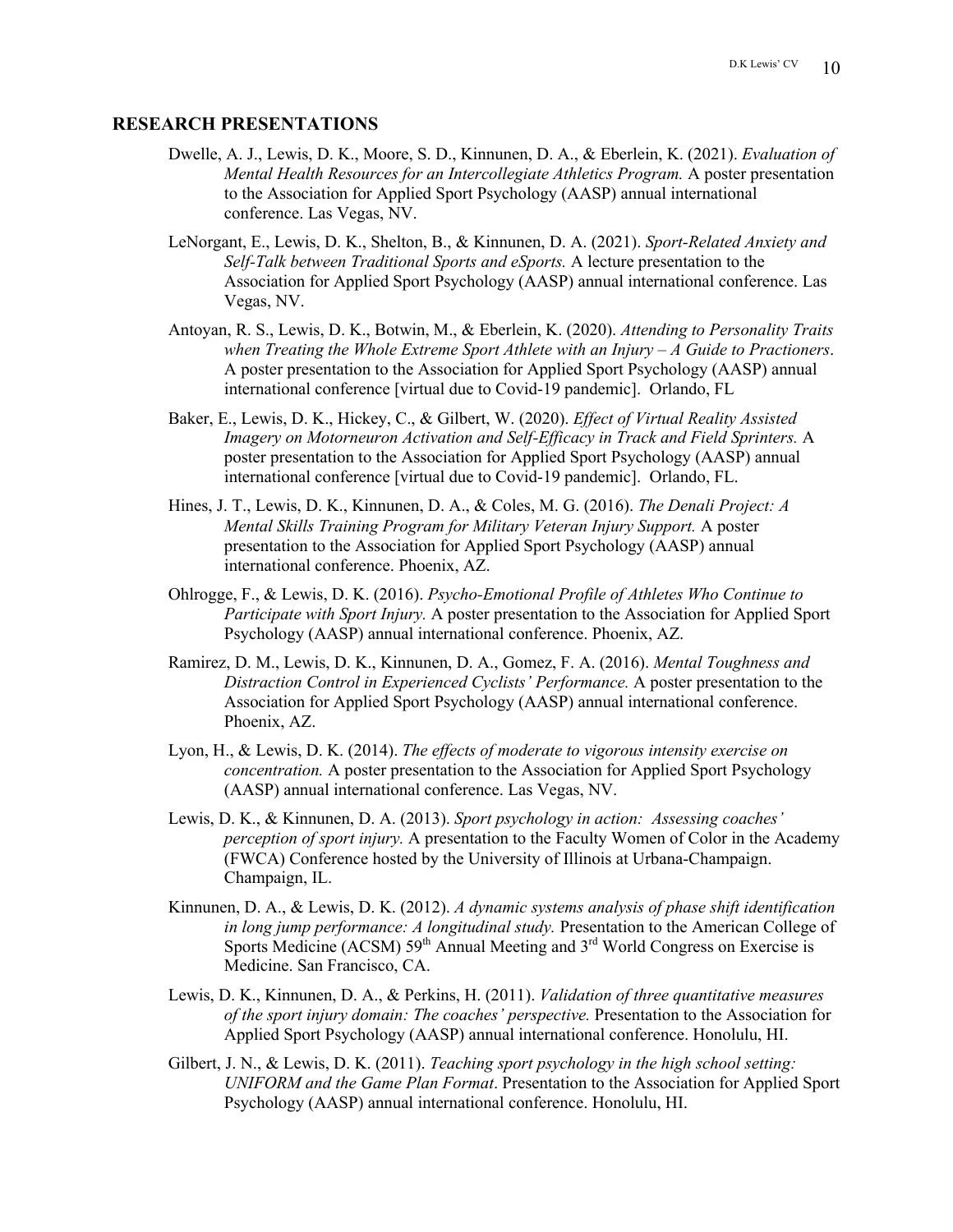- Crutcher, B. B., & Lewis, D. K. (2011). *Perceived wellness in injured collegiate student-athletes and its association with mood state, readiness and rehabilitation adherence*. Presentation to the Association for Applied Sport Psychology (AASP) annual international conference. Honolulu, HI.
- Crutcher, B. B., & Lewis, D. K. (2011). *Perceived wellness in injured collegiate student-athletes*. Presentation to the Graduate Research and Creative Activities Symposium, California State University, Fresno, May 5, 2011.
- Glynn, B. A., Gilbert, J. N., Lewis, D. K., & Gilbert, W. (2009). *Psychological skills training and self-efficacy: The UNIFORM approach with college students*. Presentation to the Association for Applied Sport Psychology (AASP) annual international conference. Salt Lake City, UT.
- Kinnunen, D. A., & Lewis, D. K. (2009). *Perceptions and action in development.* Presentation to the California Association for Health, Physical Education, Recreation and Dance (CAHPERD) state conference. Santa Clara, CA.
- Kinnunen, D. A., & Lewis, D. K. (2009). *The development of fundamental motor skills in young children.* Presentation to the California Association for Health, Physical Education, Recreation and Dance (CAHPERD) state conference. Santa Clara, CA.
- Lewis, D. K., & Grafer, P. (2009). *Adolescent athletes and leadership: Are we developing positive role models?* Presentation to the American Alliance for Health, Physical Education, Recreation and Dance (AAHPERD). Tampa, FL.
- Lewis, D. K., & Kinnunen, D. A. (2009). *Students' attitudes toward their physical education/teacher education curriculum: What our students want.* Presentation to the Western Society for Kinesiology and Wellness (WSKW) conference. Reno, NV.
- Gilbert, J. N., Gilbert, W., Lewis, D. K., Loney, B. S., Horn, C., Glynn, B. A., & McComick, J. P. (2008). *UNIFORM – A mental skills training curriculum for high school and beyond.* Presentation to the Association for Applied Sport Psychology (AASP) annual international conference. St. Louis, MO.
- Gilbert, J. N., Lewis, D. K., & Wahl, M. T. (2007). *Athletic injury: What we know and how coaches can help.* Presentation to the California Association for Health, Physical Education, Recreation and Dance (CAHPERD). Sacramento, CA.
- Kinnunen, D. A., & Lewis, D. K. (2007). *Developing motor skills in children: A dynamic systems perspective.* Presentation to the  $10<sup>th</sup>$  Annual Kinesiology Pedagogy Club (KPC) Kinesiology Conference. Fresno, CA.
- Lewis, D. K., & Grafer, P. (2007). *Evaluation of the Student-Athlete Leadership Team (SALT) program: High school student-leader's pro-social decisions and behaviors and available protective factors.* Presentation to the Association for Applied Sport Psychology (AASP) annual international conference. Louisville, KY.
- Lewis, D. K., Rees, C. R., & Zarco, E. P. (2007). *Intermediate and high school students' attitudes and behaviors regarding steroids and sports supplements use: Are sports supplements a "gateway" to steroid use?* Presentation to the Association for Applied Sport Psychology (AASP) annual international conference. Louisville, KY.
- Loney, B., Gilbert, J. N., Gilbert, W., & Lewis, D. (2007). *The UNIFORM: A high school sport psychology intervention.* Presentation to the Association for Applied Sport Psychology (AASP) annual international conference. Louisville, KY.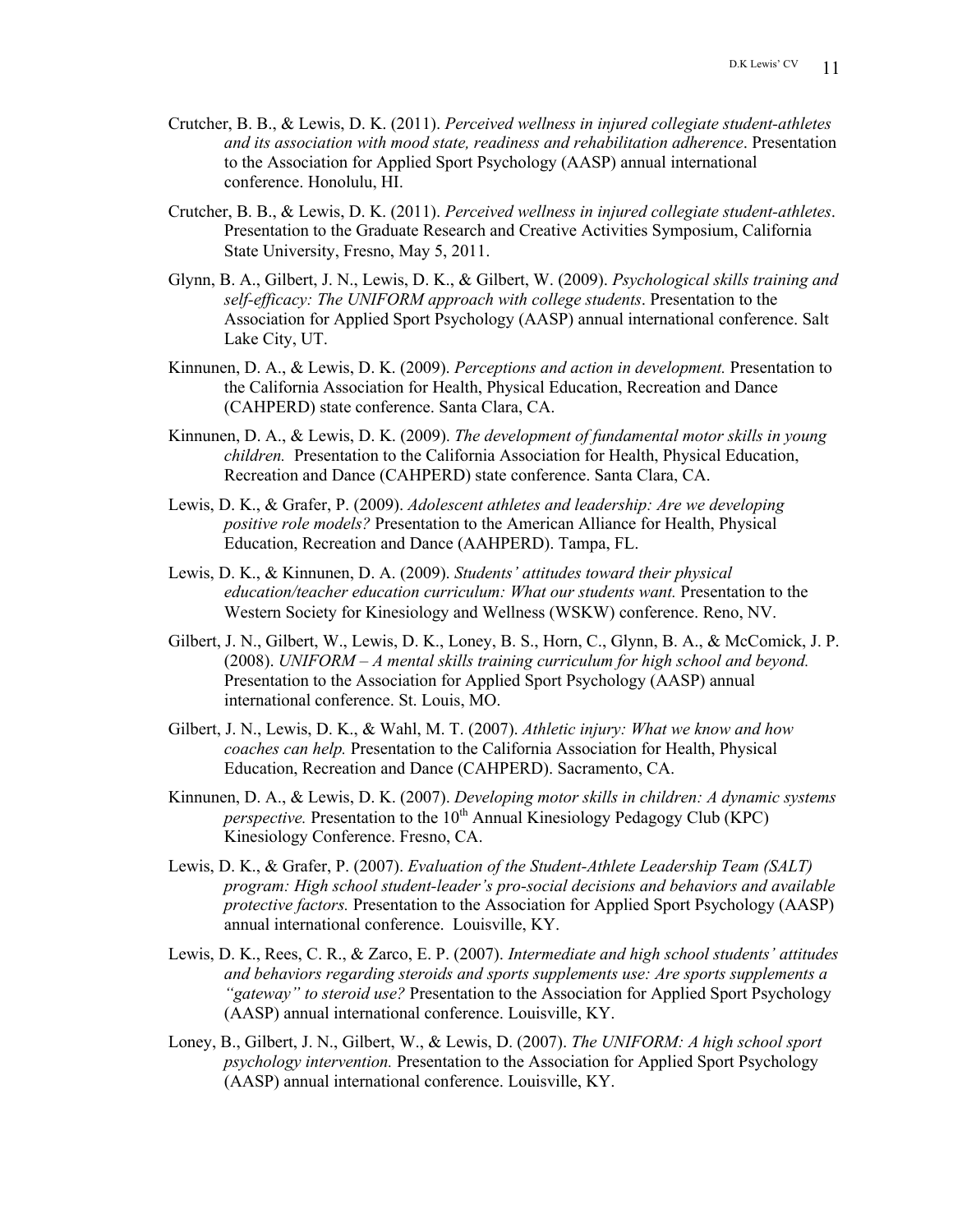- Rees, C. R., Zarco, E. P., & Lewis, D. K. (2007). *Clique identity and students' attitudes toward steroids and sports supplements.* Presentation to the North American Society for Sociology of Sport (NASSS) annual conference. Pittsburg, PA.
- Zarco, E. P., Rees, C. R., & Lewis, D. K. (2007). *Intermediate and high school students' attitudes toward and behavior regarding steroids and sports supplements use: The mediation of clique identity.* Presentation to the HealthNets conference at Adelphi University. Garden City, NY
- Kinnunen, D. A., & Lewis, D. K. (2006). *Anthropometric determinants of performance: A dynamic systems perspective.* Presentation to the Motor Development Academy – American Alliance for Health, Physical Education, Recreation and Dance (AAHPERD). Salt Lake City, UT.
- Lewis, D. K., & Ewing, M. E. (2005). *The effect of perspective-taking and compliance behavior on coaches' causal attributions for the recovery outcome of injured athletes.* Presentation to the Association for the Advancement of Applied Sport Psychology (AAASP) international conference. Vancouver, Canada.
- Lewis, D. K., Magyar, T. M., Ewing, M. E., & Flint, F. A. (2002). *Design, Implementation and Evaluation of Injury Support Groups.* Symposium presented to the Association for the Advancement of Applied Sport Psychology (AAASP) international conference. Tucson, AZ.
- Lewis, D. K., & Ewing, M. E. (1999). *Self-confidence, treatment confidence, and mood states during rehabilitation of severe athletic injury.* Presentation to the Association for the Advancement of Applied Sport Psychology (AAASP) international conference. Banff, Alberta, Canada.
- Lewis, D. K., Cummings, S., & Kontos, A. (1999). *Collaborative research: Facilitating collaborative work group interactions and structure through the integration of diverse personalities and interests.* Presentation to the Association for the Advancement of Applied Sport Psychology (AAASP) international conference. Banff, Alberta, Canada.
- Lewis, D. K., Magyar, T. M., & Kontos, A. (1999). *Social support and recovery from injury, integrated model of injury in relation to injury recovery, and risk factors/predictors of injury.* Presentation for the Sport Psych Brown Bag series, Michigan State University, East Lansing, MI.
- Ewing, M. E, & Lewis, D. K. (1998). *Psychology of injury: Food for thought.* Presentation to the Michigan State University Department of Athletics, East Lansing, MI.

#### **NON-RESEARCH AND SERVICE PRESENTATIONS**

- Lewis, D. K. (2019). *Revision of APM 420 Student-Athlete Code of Conduct.* Presentation to the Academic Senate. California State University, Fresno.
- Lewis, D. K. (2019). *A Journey to Leadership.* Presentation to Women's Campus Connection, California State University, Fresno.
- Lewis, D. K., Pitt, J. S., & Teniente-Matson, C. (2015). *ASPIRE: A Strategic Plan for Inclusion, Respect & Equity*. Presentation to the Association of American Colleges and Universities (AAC&U) - Diversity, Learning, and Student Success: Assessing and Advancing Inclusive Excellence Conference. San Diego, CA.
- Lewis, D. K., & Kinnunen, D. A. (2010). *Integrating Service Learning into Kinesiology Curricula.* Presentation to the Western Society for Kinesiology and Wellness (WSKW) conference. Reno, NV.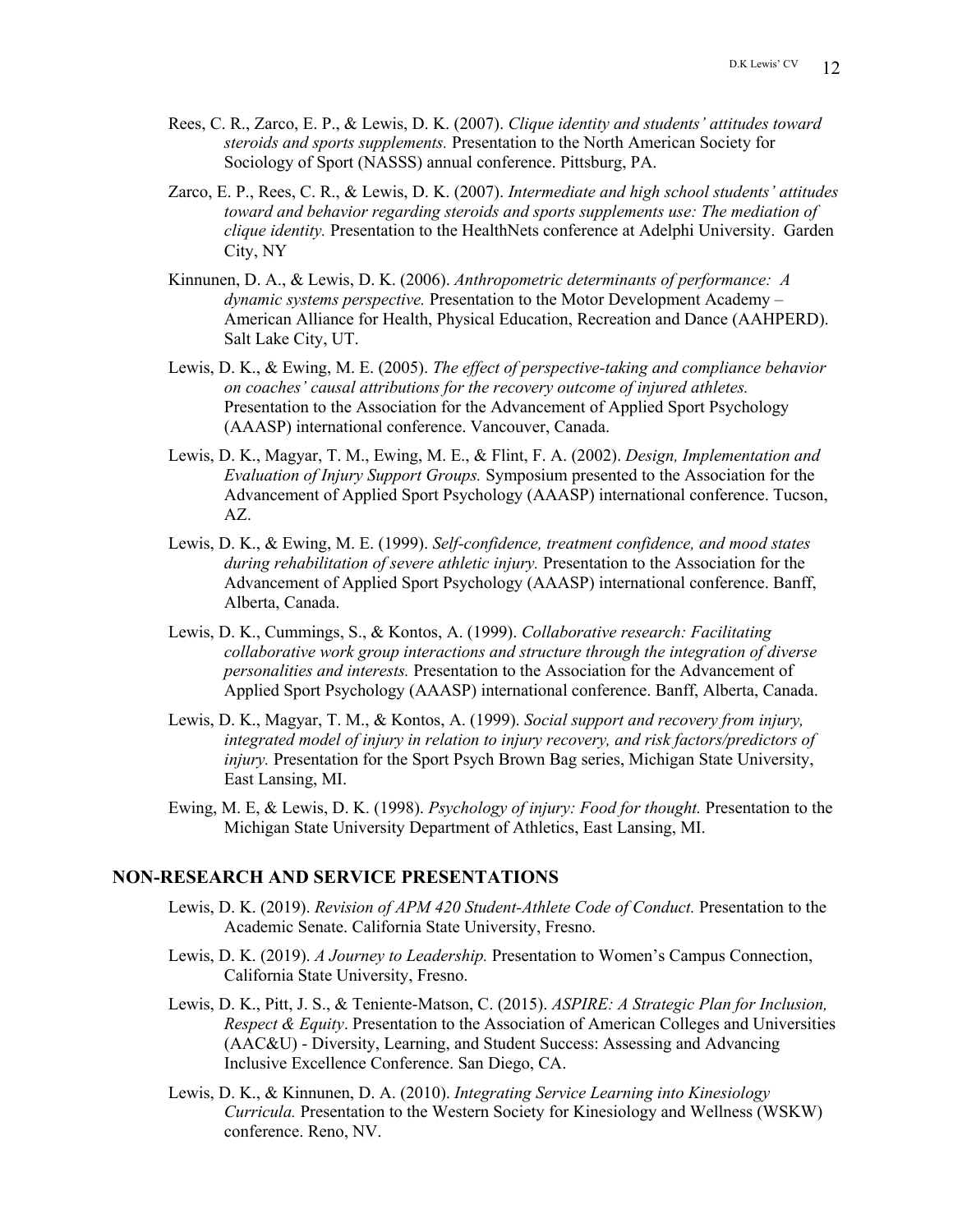- Newcomer Appaneal, R., Lewis, D. K., Flint, F. A., Kenow, L., & Washington, L. (2007). *Psychology of sport injury: Five professionals share their teaching experiences.* A symposium presented to the Association for Applied Sport Psychology (AASP) Annual International Conference. Louisville, KY.
- Lewis, D. K. (2003). *Coaching the injured athlete.* Presentation at the Women in Sports Leadership Conference. Lansing, MI.
- Lewis, D. K. (2002). *Maintaining a healthy lifestyle.* Presentation at the Annual Racial Ethnic Student Retention Conference: Overcoming F.E.A.R. conference. Michigan State University, East Lansing, MI.
- Lewis, D. K. (2001). *Piaget's theory of cognitive development and its relevance to motor skill learning: Considerations and adaptations for teachers and coaches.* Presented to PED 545 - Perceptual and Motor Development, Southwest Missouri State University, Springfield, MO.
- Lewis, D. K. (2001). *Health, wellness, and physical activity: Problems, solutions and getting started.* Presentation at the Annual Racial Ethnic Student Retention Conference: Overcoming F.E.A.R. conference. Michigan State University, East Lansing, MI.
- Gano-Overway, L., Magyar, T. M., Ewing, M. E., & Lewis, D. K. (2000). *Sportspersonship: Helping one another maintain the spirit of the game.* Focus group moderator. Michigan State University and the Institute for the Study of Youth Sport. Lansing, MI.
- Lewis, D. K. (2000). *Utilizing stress management techniques to balance college life and a healthy lifestyle.* Presentation to the Office of Supportive Services. Michigan State University, East Lansing, MI.
- Lewis, D. K. (1999). *The use of mental imagery and guided relaxation in education, counseling, and sport.* Presentation to CEP 860, Stress Management. Michigan State University, East Lansing, MI.
- Lewis, D. K. (1999). *Guided relaxation and mental imagery in competitive athletics.* Presentation to the Michigan State University track and field camp. Michigan State University, East Lansing, MI.
- Lewis, D. K. (1998). *Keeping focus: The use of psychological skills for competitive athletics.* Presentation to the Michigan State University track and field camp. Michigan State University, East Lansing, MI.
- Lewis, D. K. (1998). *Variations in development: Fine and gross motor skill considerations for early childhood physical education programs.* Presentation to FCE 424 Student Teaching in Early Childhood Programs. Michigan State University, East Lansing, MI.
- Lewis, D. K. (1997). *Motor development: Planning and implementation for early childhood motor skills programs.* Presentation to FCE 424 Student Teaching in Early Childhood Programs. Michigan State University, East Lansing, MI.
- Lewis, D. K. (1996). *Patterns and change: Human development over the lifespan.* Presentation to FCE 411 Developmental Study of a Child. Michigan State University, East Lansing, MI.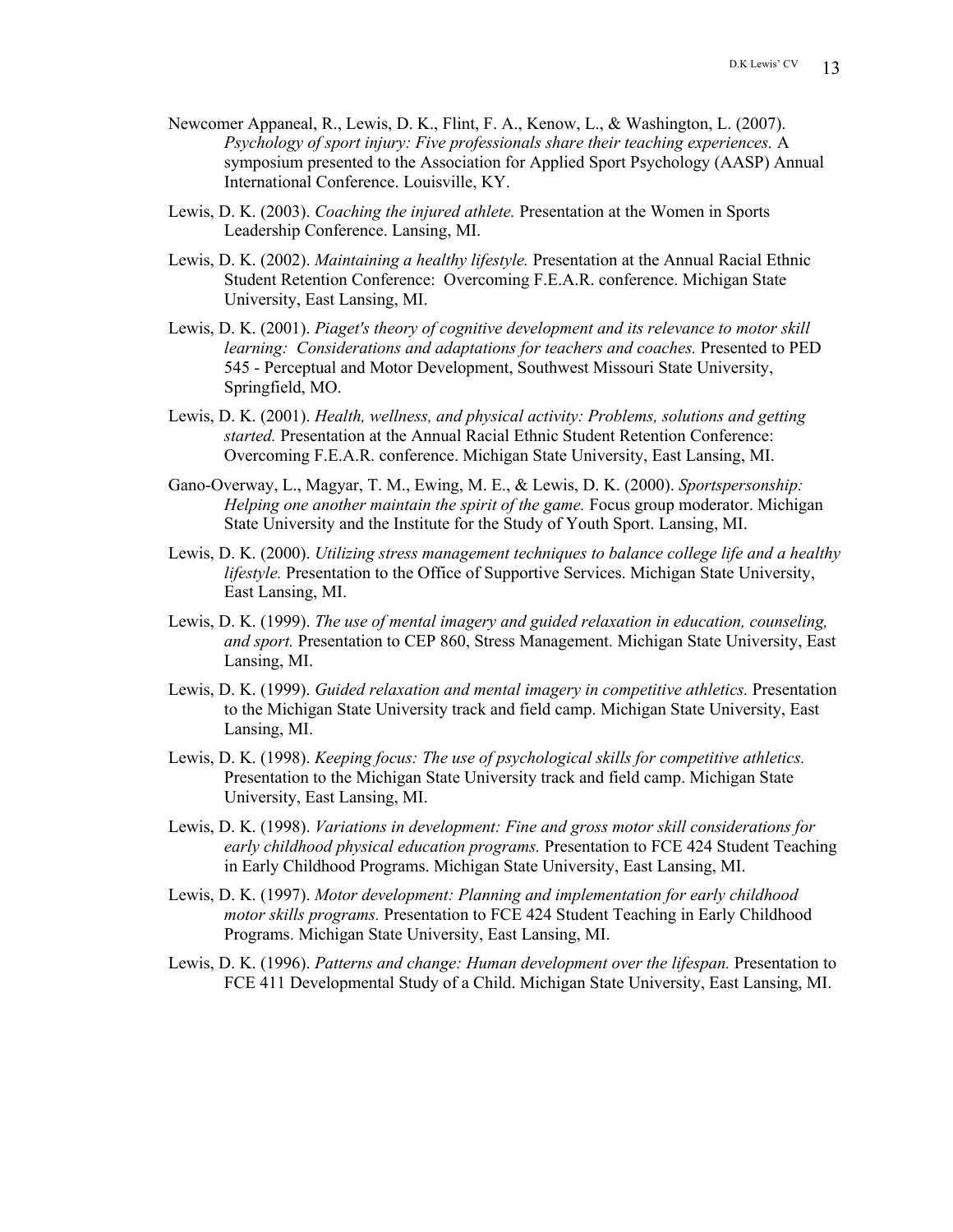# **PROFESSIONAL SERVICE**

# **UNIVERSITY SERVICE**

|               | 2021 – present Chair, Dean of Undergraduate Studies Search Committee, California State<br>University, Fresno                                                        |
|---------------|---------------------------------------------------------------------------------------------------------------------------------------------------------------------|
|               | 2018 – present Member, Workplace Quality Task Force, California State University,<br>Fresno                                                                         |
| $2014 - 2020$ | Chair, Athletics Compliance Team, California State University, Fresno                                                                                               |
| $2013 - 2020$ | FAR Member, Audit Committee of the Athletic Corporation Board,<br>California State University, Fresno                                                               |
| $2011 - 2020$ | Faculty Athletics Representative (FAR), California State University,<br>Fresno, 3rd term concludes June 2020                                                        |
| $2011 - 2020$ | FAR Member, Athletic Corporation Board, California State University,<br>Fresno                                                                                      |
| $2011 - 2020$ | FAR Member, Budget Committee of the Athletic Corporation Board,<br>California State University, Fresno                                                              |
| $2011 - 2020$ | Member, Special Admissions for Student-Athletes Committee, California<br>State University, Fresno                                                                   |
| $2011 - 2020$ | FAR Member, President's Athletic Advisory Council (AAC), California<br>State University, Fresno                                                                     |
| $2011 - 2020$ | FAR Member, Gender and Minority Equity Subcommittee of the AAC,<br>California State University, Fresno                                                              |
| $2011 - 2020$ | FAR Member, Student-Athlete Academic Performance Subcommittee of<br>the AAC, California State University, Fresno                                                    |
| $2011 - 2020$ | FAR Member, Code of Conduct Committee, Athletics Department,<br>California State University, Fresno                                                                 |
| $2008 - 2020$ | Senator, Academic Senate - Kinesiology Dept. Representative, California<br>State University, Fresno - 4th term; term concludes Spring 2020                          |
| $2017 - 2019$ | Member, Academic Advising Council, California State University, Fresno                                                                                              |
| Summer 2019   | Faculty Representative, Women's Tennis Head Coach Search Committee,<br>Department of Athletics, California State University, Fresno                                 |
|               | Summer 2019 Faculty Representative, Men's & Women's Track and Field Head Coach<br>Search Committee, Department of Athletics, California State University,<br>Fresno |
| Summer 2018   | Senate-elect Faculty Representative, Director of Athletics Search<br>Committee, Office of the President, California State University, Fresno                        |
| Summer 2018   | Faculty Representative, Women's Tennis Head Coach Search Committee,<br>Department of Athletics, California State University, Fresno                                 |
| Spring 2018   | Senate-elect Faculty Representative, Director of Athletics Search<br>Committee, Office of the President, California State University, Fresno                        |
| $2015 - 2018$ | Member, Research Awards Review Committee of the Academic Senate,<br>California State University, Fresno                                                             |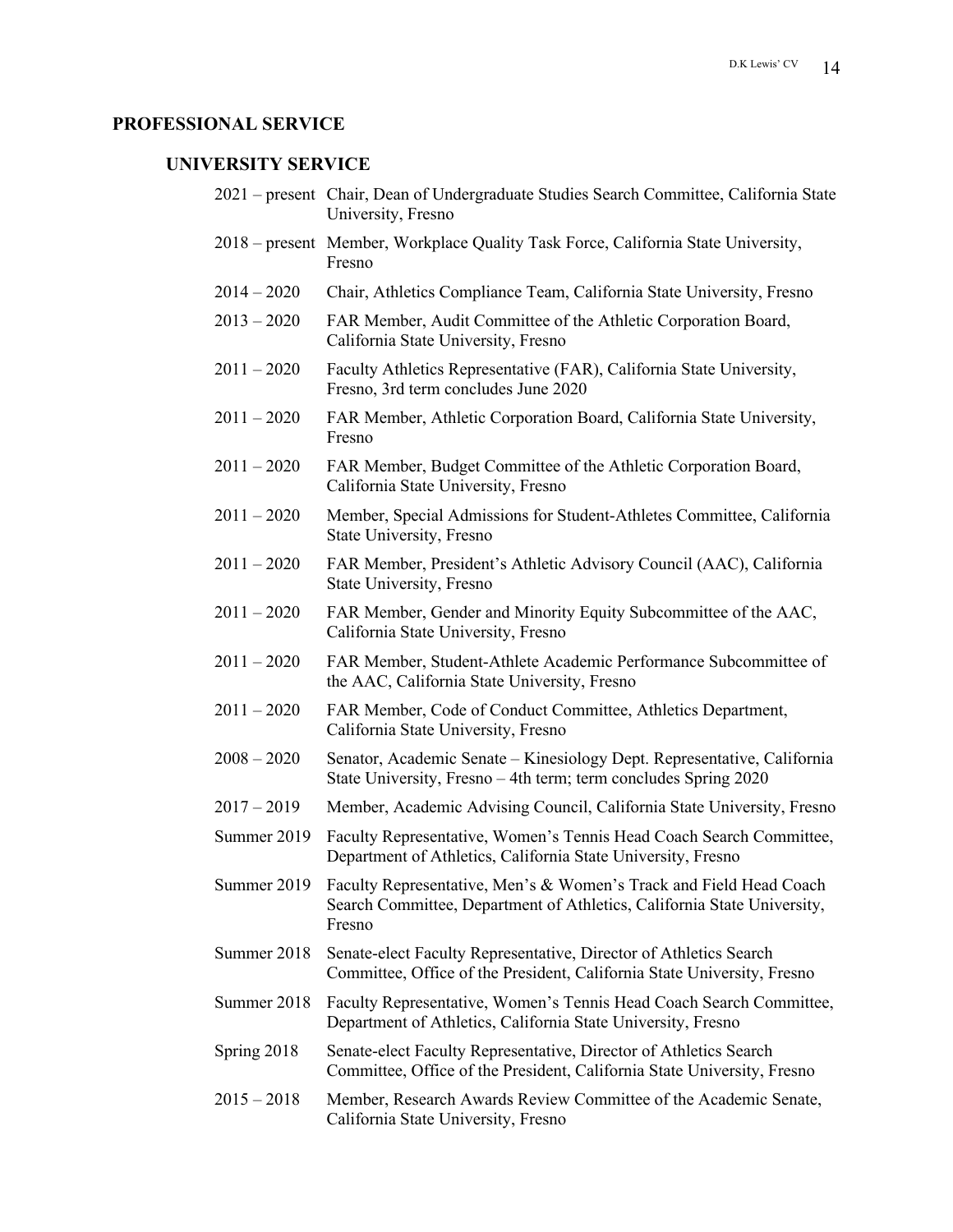| Fall 2017                 | Faculty Representative, Women's Volleyball Head Coach Search<br>Committee, Department of Athletics, California State University, Fresno                                               |
|---------------------------|---------------------------------------------------------------------------------------------------------------------------------------------------------------------------------------|
| $2015 - 2016$             | Member, Level A Budget Allocation Review Committee, California State<br>University, Fresno                                                                                            |
| $2011 - 2014$             | Faculty Representative, President's Commission on Human Relations and<br>Equity (PCHRE), California State University, Fresno                                                          |
| Fall 2016                 | Faculty Representative, Men's Football Head Coach Search Committee,<br>Department of Athletics, California State University, Fresno                                                   |
| $Spring-$<br>Summer 2016  | Faculty Representative, Men's Wrestling Head Coach Search Committee,<br>Department of Athletics, California State University, Fresno                                                  |
| Fall 2015                 | Faculty Representative, Senior Associate Athletics Director and Senior<br>Women Administrator (SWA) Search Committee, Department of<br>Athletics, California State University, Fresno |
| $Spring -$<br>Summer 2015 | Faculty Representative, Student-Athlete Academic Services Academic<br>Advisor Search Committee (two positions), Department of Athletics,<br>California State University, Fresno       |
| Fall 2014                 | Senate-elect Faculty Representative, Director of Athletics Search<br>Committee, Office of the President, California State University, Fresno                                          |
| $2011 - 2014$             | Chair, Education & Scholarship Subcommittee, President's Commission<br>on Human Relations and Equity (PCHRE), California State University,<br>Fresno                                  |
| Spring 2014               | Faculty Representative, Director of Student-Athlete Academic Services<br>Search Committee, Department of Athletics, California State University,<br>Fresno                            |
| Spring 2014               | Faculty Representative, Women's Basketball Head Coach Search<br>Committee, Department of Athletics, California State University, Fresno                                               |
| $2011 - 2012$             | Academic Senate Representative, Academic Affairs Budget Advisory<br>Task Force, California State University, Fresno                                                                   |
| 2011-2012                 | Faculty Member, Director of Admissions, Records and Evaluations Search<br>Committee, California State University, Fresno                                                              |
| $2010 - 2012$             | Vice Chair, Academic Senate, California State University, Fresno                                                                                                                      |
| $2010 - 2012$             | Vice Chair, Academic Senate Executive Committee, California State<br>University, Fresno                                                                                               |
| Summer 2012               | Faculty Representative, Compliance Coordinator Search Committee,<br>Department of Athletics, California State University, Fresno                                                      |
| Summer 2012               | Faculty Representative, Women's Tennis Head Coach Search Committee,<br>Department of Athletics, California State University, Fresno                                                   |
| Spring 2012               | Faculty Representative, Women's Basketball Head Coach Search<br>Committee, Department of Athletics, California State University, Fresno                                               |
| Spring 2012               | Faculty Representative, Women's Softball Head Coach Search<br>Committee, Department of Athletics, California State University, Fresno                                                 |
|                           |                                                                                                                                                                                       |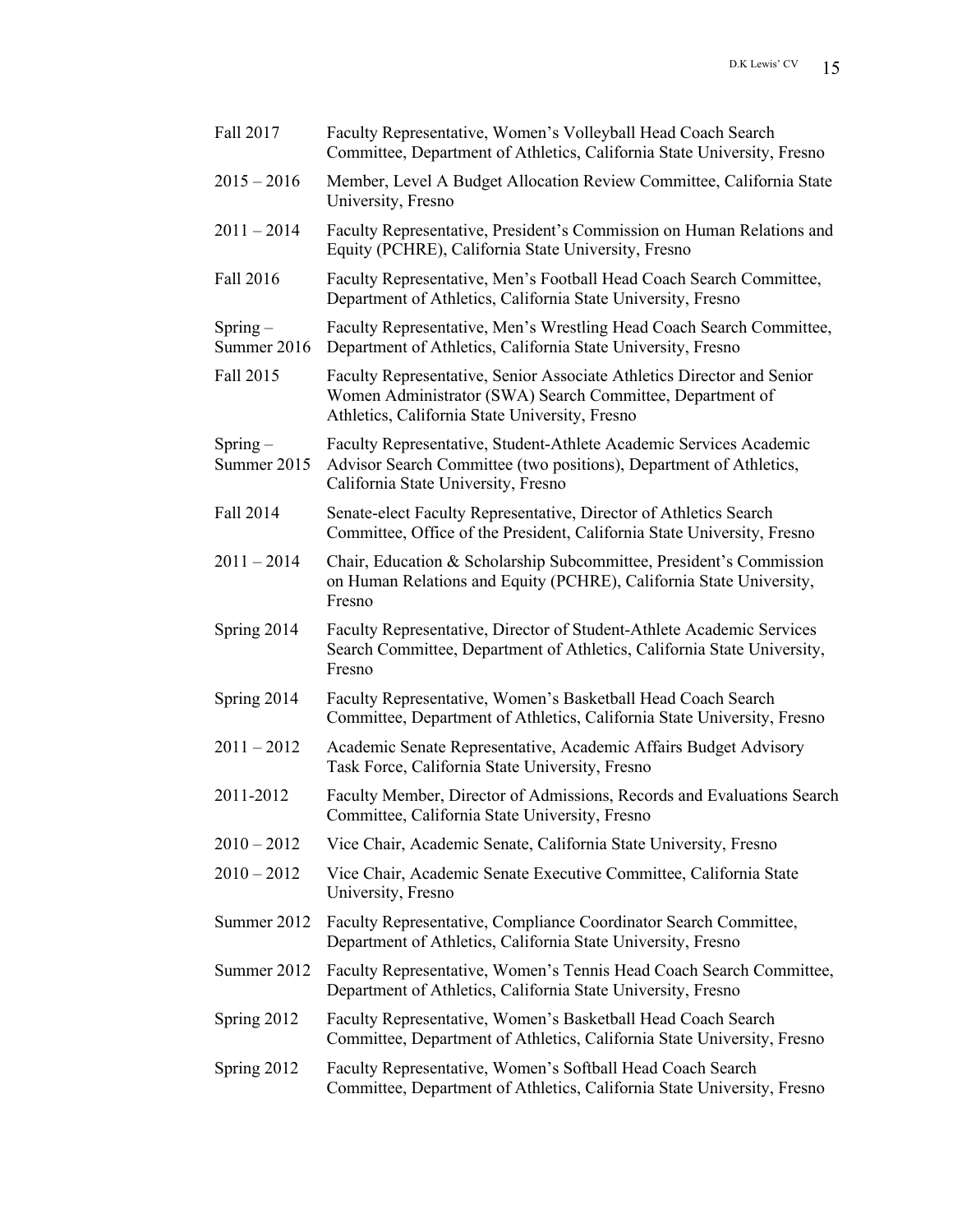|               | Summer 2011 Faculty Representative, Women's Lacrosse Head Coach Search<br>Committee, Department of Athletics, California State University, Fresno |
|---------------|---------------------------------------------------------------------------------------------------------------------------------------------------|
| Summer 2010   | Chair, Ad Hoc Committee (of the Academic Senate Expanded Executive<br>Committee) to Investigate Student Rating Instruments                        |
| $2008 - 2010$ | College of Health and Human Services Representative, Student Affairs<br>Committee, California State University, Fresno                            |
| $2005 - 2006$ | Member, Faculty Senate Executive Committee, Adelphi University                                                                                    |
| $2005 - 2006$ | Department Representative, Faculty Senate, Adelphi University                                                                                     |
|               |                                                                                                                                                   |

# **COLLEGE/SCHOOL SERVICE**

|               | 2021 – present Chair, Retention, Tenure and Promotion (RTP) Probationary Plan Task<br>Force, College of Health and Human Services, California State University,<br>Fresno |
|---------------|---------------------------------------------------------------------------------------------------------------------------------------------------------------------------|
|               | 2020 – present Chair, Personnel Committee, College of Health and Human Services,<br>California State University, Fresno                                                   |
| $2017 - 2020$ | Member, Personnel Committee, College of Health and Human Services,<br>California State University, Fresno                                                                 |
| $2018 - 2020$ | Coordinator, Faculty Mentor Program, College of Health and Human<br>Services, California State University, Fresno                                                         |
| $2013 - 2017$ | Mentor, Faculty Learning Community, College of Health and Human<br>Services, California State University, Fresno                                                          |
| $2007 - 2010$ | Member and Secretary, Executive Committee, College of Health and<br>Human Services, California State University Fresno                                                    |
| $2008 - 2010$ | Member, Elections Subcommittee, College of Health and Human Services,<br>California State University Fresno                                                               |
| $2004 - 2006$ | Member, Governance Committee, School of Education, Adelphi<br>University                                                                                                  |
| $2004 - 2006$ | Member, NCATE Accreditation Committee, School of Education, Adelphi<br>University                                                                                         |
|               |                                                                                                                                                                           |

# **DEPARTMENT SERVICE**

| 2020 – present Coordinator, Student Outcome Assessment Plan (SOAP), Physical<br>Education Teacher Education (PETE) Major, Department of Kinesiology,<br>California State University, Fresno |
|---------------------------------------------------------------------------------------------------------------------------------------------------------------------------------------------|
| 2019 – present Program Coordinator, Physical Education Teacher Education (PETE)<br>Major, Department of Kinesiology, California State University, Fresno                                    |
| 2019 – present Chair, Physical Education Pedagogy Option Committee, Department of<br>Kinesiology, California State University Fresno                                                        |
| 2019 – present Member, Curriculum Committee, Department of Kinesiology, California<br>State University, Fresno                                                                              |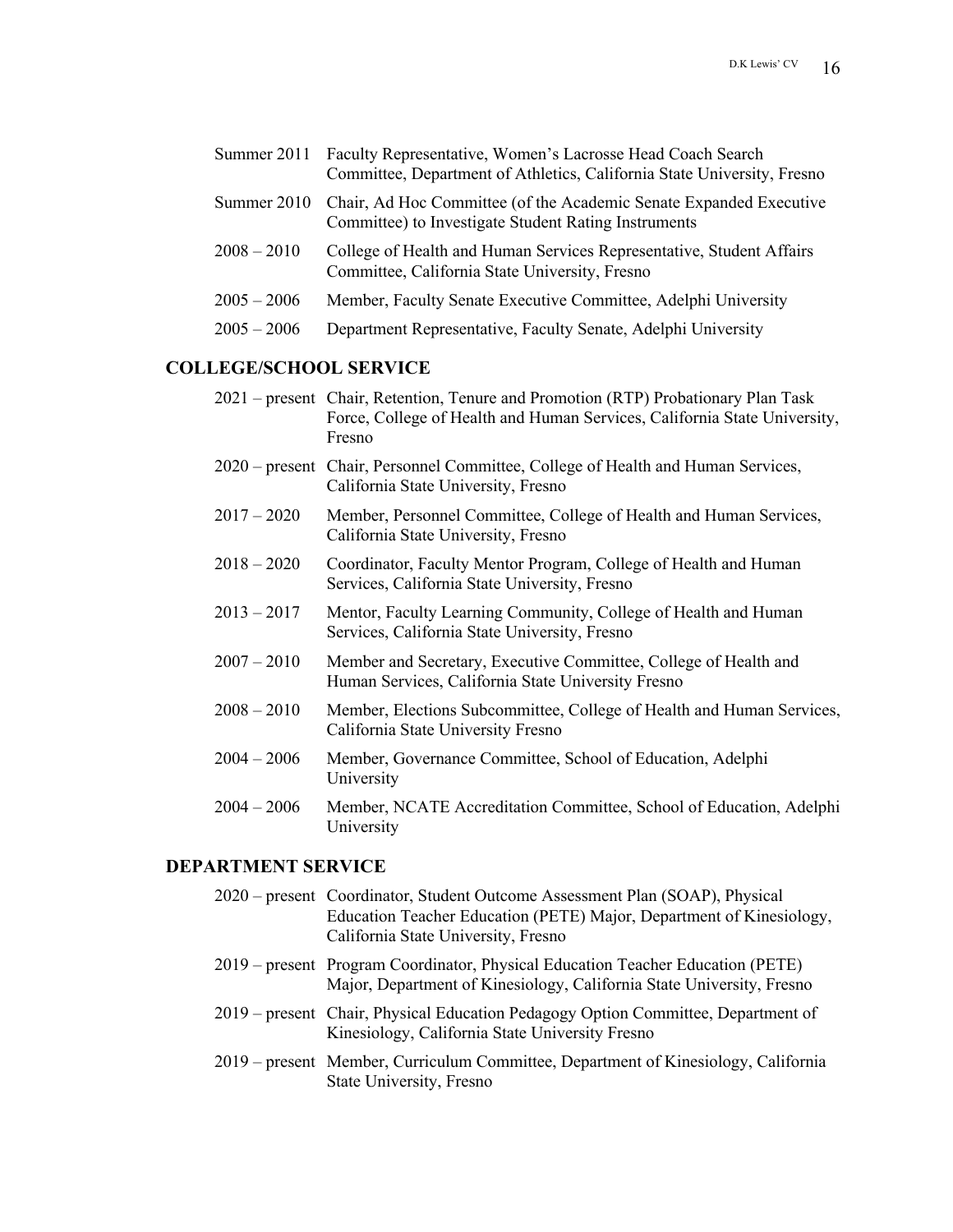- 2020 present Faculty Mentor to Dr. D. Ramirez, Physical Education Option New Tenure-track Faculty, Department of Kinesiology, California State University, Fresno
- 2016 present Faculty Mentor to Dr. N. Smith, Physical Education Option Tenure-track Faculty, Department of Kinesiology, California State University, Fresno (tenured & promoted fall 2021)
- 2007 present Faculty Advisor, The Student Sport Psychology Club, Department of Kinesiology, California State University Fresno
- 2006 present Member, Graduate Faculty Committee, Department of Kinesiology, California State University Fresno
- 2006 present Member, Sport Psychology Graduate Option Committee, Department of Kinesiology, California State University Fresno
- 2006 present Member, Physical Education Pedagogy Option Committee, Department of Kinesiology, California State University Fresno
- 2019 2020 Chair, Physical Education Faculty Search Committee, Department of Kinesiology, California State University Fresno **(successful hire)**
- 2015 2016 Chair, Physical Education and Exercise Science Faculty Search Committee, Department of Kinesiology, California State University Fresno **(successful hire)**
- Spring 2013 Department Representative, Fresno State Day University Open House, California State University Fresno
- 2012 2013 Member, Exercise Science Search Committee, Department of Kinesiology, California State University Fresno
- 2008 2012 Member, Scholarship Committee, Department of Kinesiology, California State University Fresno
- Spring 2012 Department Representative, Fresno State Day University Open House, California State University Fresno
- Spring 2011 Department Representative, Fresno State Day University Open House, California State University Fresno
- Fall 2010 Department Representative, Fresno State Day University Open House, California State University Fresno
- 2007 2009 Member, Curriculum Committee, Department of Kinesiology, California State University Fresno
- 2007 2009 Member, Student Outcome Assessment Program (SOAP) Committee, Department of Kinesiology, California State University Fresno
- Fall 2007 Chair, Physical Education Pedagogy Search Committee, Department of Kinesiology, California State University Fresno **(successful hire)**
- Fall 2007 Department Representative, Fresno State Day University Open House, California State University Fresno
- Spring 2007 Coordinator, Graduation Reception, Department of Kinesiology, California State University Fresno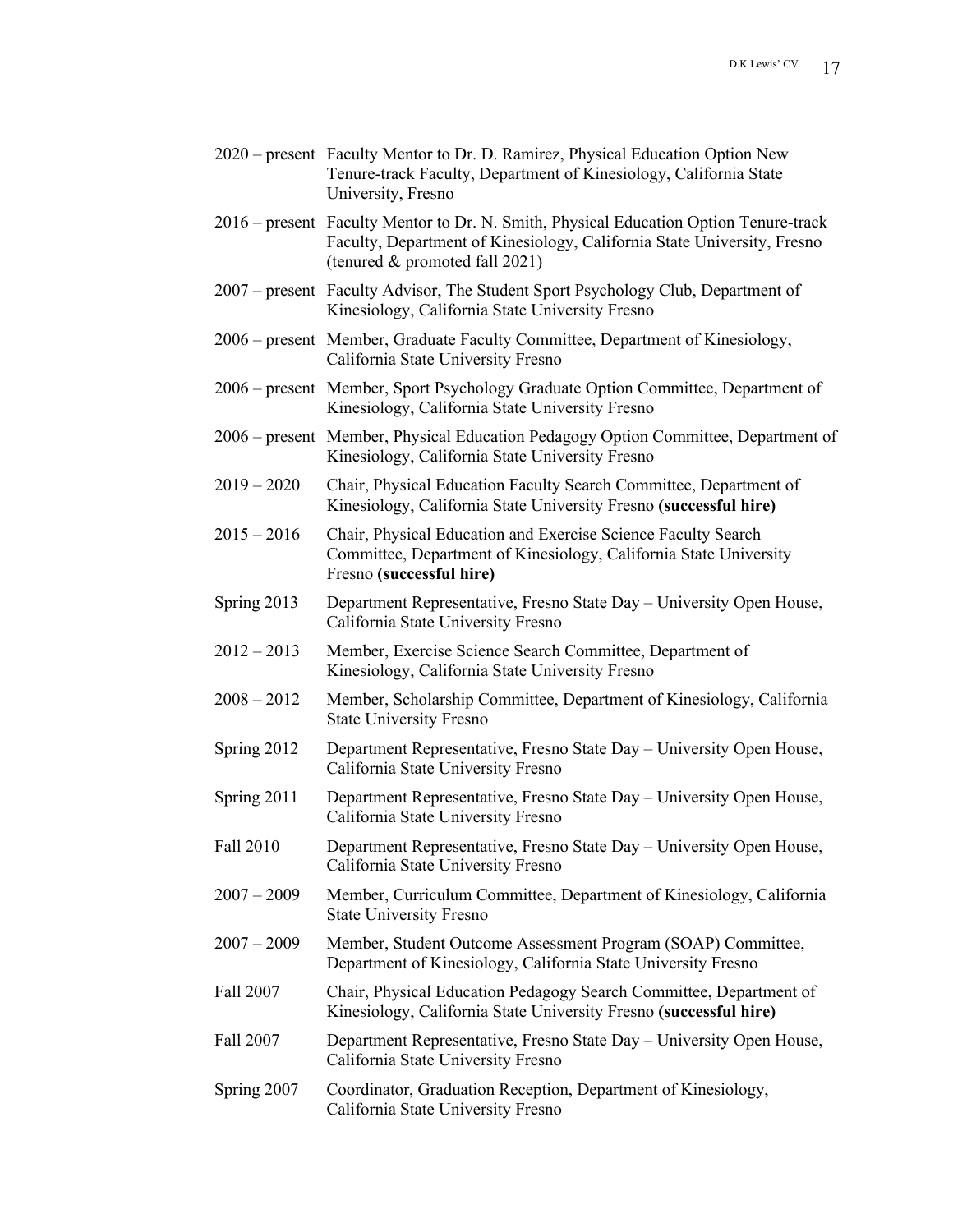| Spring 2006 | Faculty Advisor, Phi Epsilon Kappa Honor Fraternity - Delta Eta Chapter, |
|-------------|--------------------------------------------------------------------------|
|             | Department of Health Studies, Physical Education and Human               |
|             | Performance Science, Adelphi University                                  |

- Spring 2005 Member, Sport Management Search Committee, Adelphi University
- 2004 2006 Member, Teacher Development Team, Department of Health Studies, Physical Education and Human Performance Science, Adelphi University
- Spring 2004 Track and Field Demonstration for ABC News, Department of Physical Education and Exercise Science, Hofstra University
- 2002 2003 Discussion Leader, Eight Grade Visits, Department of Physical Health and Wellness, Lansing Community College
- Spring 2002 Committee Member, Basic Instructional Program Coordinator Search Committee, Department of Kinesiology, Michigan State University
- Fall 2001 Coordinator, Program Fair Display for Michigan State University's Department of Kinesiology Sport Psychology. The annual Association for the Advancement of Applied Sport Psychology conference at Orlando, FL
- Fall 1999 Hospitality Coordinator, Mid-west Sport Psychology Conference, Department of Kinesiology, Michigan State University
- 1998 1999 Member, Social Committee, Department of Kinesiology, Michigan State University
- 1997 2000 Member, Faculty Planning Committee, Summer University Program Excellence Required (SUPER), Office of Supportive Services, Michigan State University

### **COMMUNITY SERVICE: PSYCHOLOGY OF SPORT INJURY**

|               | 1998 – present Member, Psychology of Sport Injury Special Interest Group, Association<br>for Applied Sport Psychology (AASP)                                |
|---------------|-------------------------------------------------------------------------------------------------------------------------------------------------------------|
|               | 2008 – present Sport Psychology Consultant, in collaboration with Fresno State Sports<br>Medicine and Athletic Training, California State University Fresno |
| $2016 - 2020$ | Member, Newsletter Publication Committee, Psychology of Sport Injury<br>Special Interest Group, Association for Applied Sport Psychology (AASP)             |
| $2007 - 2008$ | Group Facilitator, Support Group for Injured Athletes, in collaboration<br>with the Department of Athletic Training, California State University<br>Fresno  |
| $1998 - 2003$ | Group Facilitator, Support Group for Injured Athletes, Departments of<br>Kinesiology and Athletics, Michigan State University                               |
| $1998 - 2003$ | Committee Member, Support Group for Injured Athletes Planning<br>Committee, Departments of Kinesiology and Athletics, Michigan State<br>University          |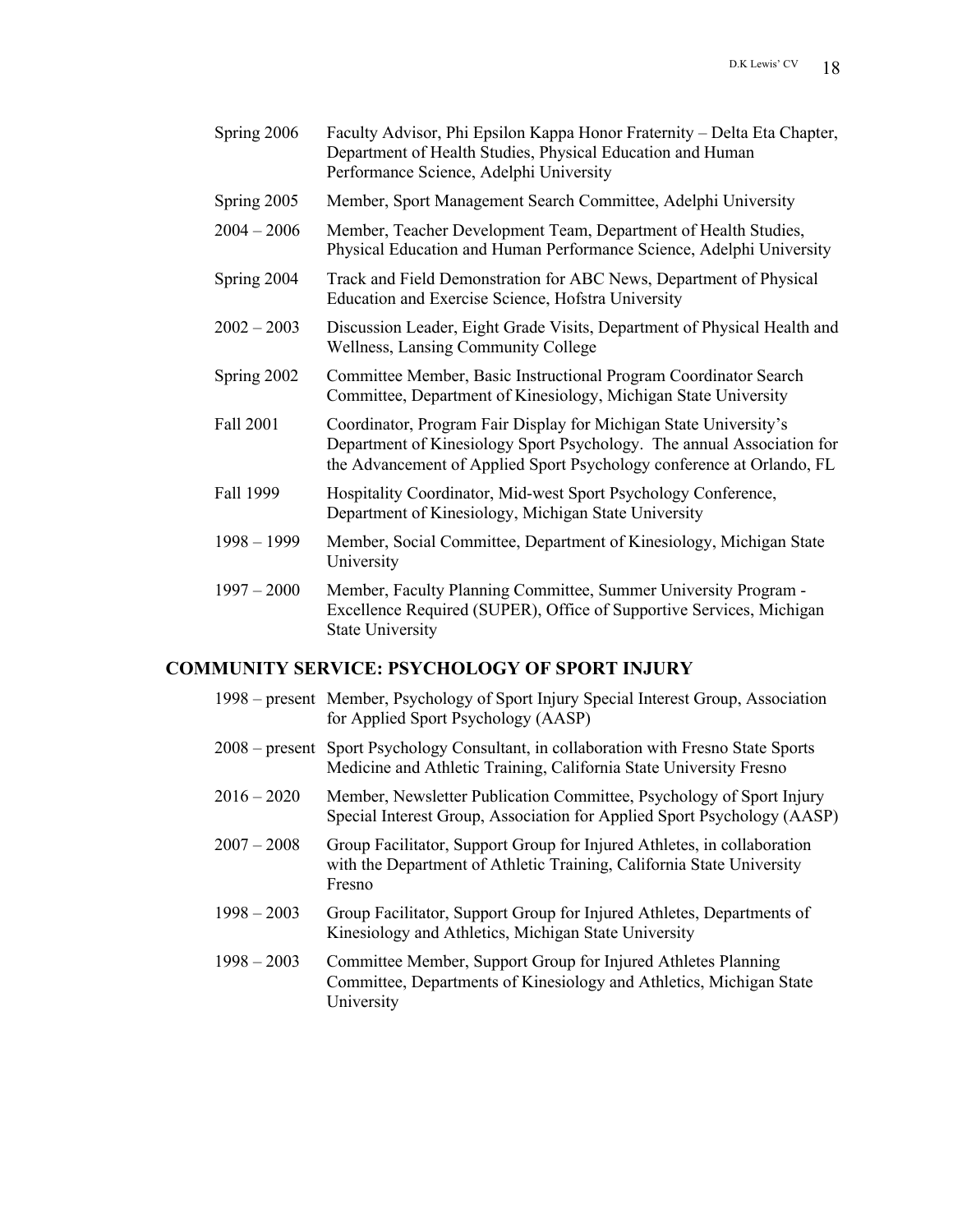### **COMMUNITY SERVICE: SPORT PSYCHOLOGY & KINESIOLOGY PROFESSIONAL COMMUNITY**

- 2020 present Manuscript Reviewer, Scandinavian Journal of Medicine and Science in Sports
- 2018 present Manuscript Reviewer, Journal of Sport in Action (JSA)
- 2011 present Conference Program Reviewer, SHAPE America (formerly American Alliance of Health, Physical Education, Recreation and Dance; AAHPERD) Research Consortium
- 2008 present Manuscript Reviewer, Journal of Applied Sport Psychology (JASP)
- 2008 present Manuscript Reviewer, The Sport Psychologist (TSP)
- 2008 present Conference Program Reviewer, The Association for Applied Sport Psychology Annual Conference
- 2007 present Manuscript Reviewer, Journal of Sports Sciences (JSS)
- 2012 2020 Editorial Board, Journal of Applied Sport Psychology (JASP)
- 2009 2015 Manuscript Reviewer, International Journal of Coaching Science (IJCS)
- 2005 2015 Manuscript Reviewer, Research Quarterly for Exercise and Sport (RQES)
- 2009 2012 Physical Activity Consultant, Head Start Body Start of AAHPERD
- 2012 Certified Instructor, FITNESSGRAM and Get SMART with Physical Best In-service Workshop for K-12 Physical Educators, Oakland Unified School District, Oakland, CA
- 2005 2006 External Program Reviewer of the Sport Leadership Institute/Athletes Helping Athletes' (AHA) Student-Athlete Leadership Program, Adelphi University, Garden City, NY
- Spring 2009 Coordinator and Faculty Advisor, 2009 California Sport and Exercise Psychology Symposium, hosted by the Sport Psychology Club, California State University Fresno
- 2002 2003 Program Reviewer, Institute for the Study of Youth Sports, Michigan State University. An external evaluation project of the Volunteers Administrators and Coaches (VAC) Training Program of Wayne State University, Detroit, MI

### **COMMUNITY SERVICE: PROFESSIONAL COMMUNITY – INTERCOLLEGIATE ATHLETICS**

| $2019 - 2020$ | NCAA Division I Council & COC Representative, NCAA Division I<br><b>Championships Finance Review Working Group</b> |
|---------------|--------------------------------------------------------------------------------------------------------------------|
| $2018 - 2020$ | Vice Chair, NCAA Competition Oversight Committee (COC), NCAA<br>Division I Council Representative                  |
| $2018 - 2020$ | Member, NCAA Administrative Committee of the COC, NCAA Division<br>I Council Representative                        |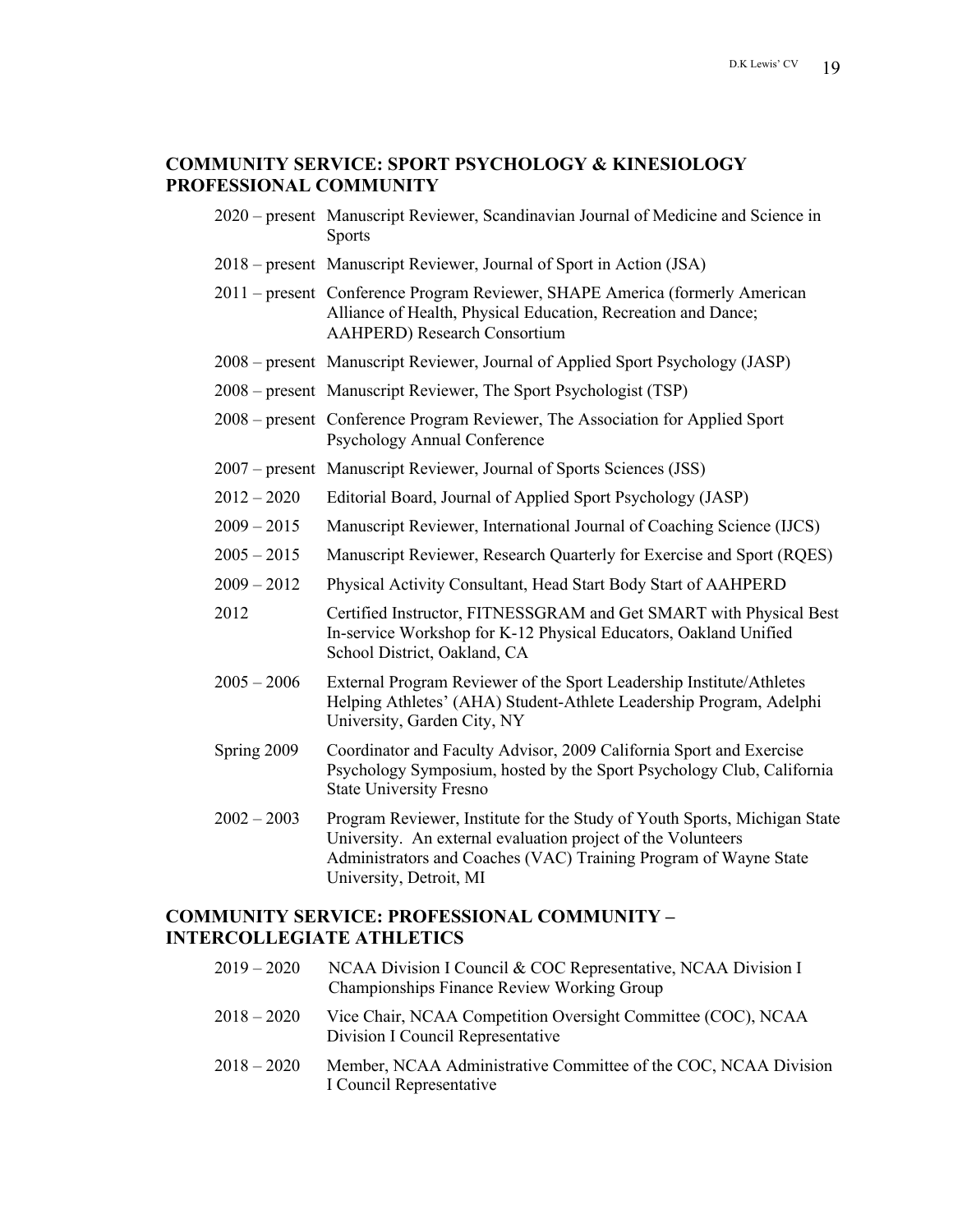| $2016 - 2020$ | Member, NCAA Division I Council, Mountain West Conference |
|---------------|-----------------------------------------------------------|
|               | Representative (renewed 2018, 2nd term concludes 2022)    |

- 2016 2020 NCAA Division I Council Representative, NCAA Competition Oversight Committee (COC), (renewed 2018, 2nd term concludes 2022)
- 2011 2020 Member, Joint Council, Mountain West Conference
- 2011 2020 Member, Faculty Athletics Representatives Council, Mountain West Conference
- 2017 2019 Member, Professional Development Committee, National Association for Athletics Compliance (NAAC)
- 2016 2018 Member, NCAA Individual/Team Sports Committee of the COC, NCAA Division I Council Representative
- 2016 2018 Member, NCAA Legislative Committee of the COC, NCAA Division I Council Representative
- 2014 2017 Member, Recognition Committee, Mountain West Conference

## **COMMUNITY SERVICE: BROADER COMMUNITY**

| Fall 2017     | Coordinator, Super Fun Super Run 5K to benefit Big Brothers Big Sisters<br>of Northern California, California State University, Fresno                                              |
|---------------|-------------------------------------------------------------------------------------------------------------------------------------------------------------------------------------|
| $2015 - 2017$ | Member, Advisory Committee, Valley Regional Occupational Program<br>(Valley ROP) Advisory Committee Member for Citrus Middle School and<br>Orange Cove High School, Orange Cove, CA |
| Spring 2016   | Coordinator, Super Fun Super Run 5K to benefit Wounded Warrior<br>Project, California State University, Fresno                                                                      |
| Spring 2015   | Coordinator, Sport Performance Mental Skills Training (SPMST) Camp,<br>California State University, Fresno, Fresno Unified School District and<br>Edison High School                |
| $2011 - 2015$ | Student Mentor, African American Edge Initiative, California State<br>University, Fresno                                                                                            |
| Fall 2014     | Coordinator, Super Fun Super Run 5K to benefit Way of Life Sports<br>Foundation and Melissa Carleton's Recovery from Brain Injury, California<br>State University, Fresno           |
| Spring 2014   | Panelist, What is Privilege? A Panel Discussion for the Campus<br>Community, California State University, Fresno                                                                    |
| Spring 2014   | Coordinator, Super Fun Super Run 5K to Benefit Break the Barriers,<br>California State University, Fresno                                                                           |
| Fall 2013     | Coordinator, Sport Performance Mental Skills Training (SPMST) Camp,<br>California State University, Fresno, Fresno Unified School District and<br>Edison High School                |
| $2012 - 2013$ | Secretary, Fresno State Track Commission of the Bulldog Foundation,<br>California State University, Fresno                                                                          |
| $2011 - 2013$ | Advisory Member, Fresno State Track Commission of the Bulldog<br>Foundation, California State University, Fresno                                                                    |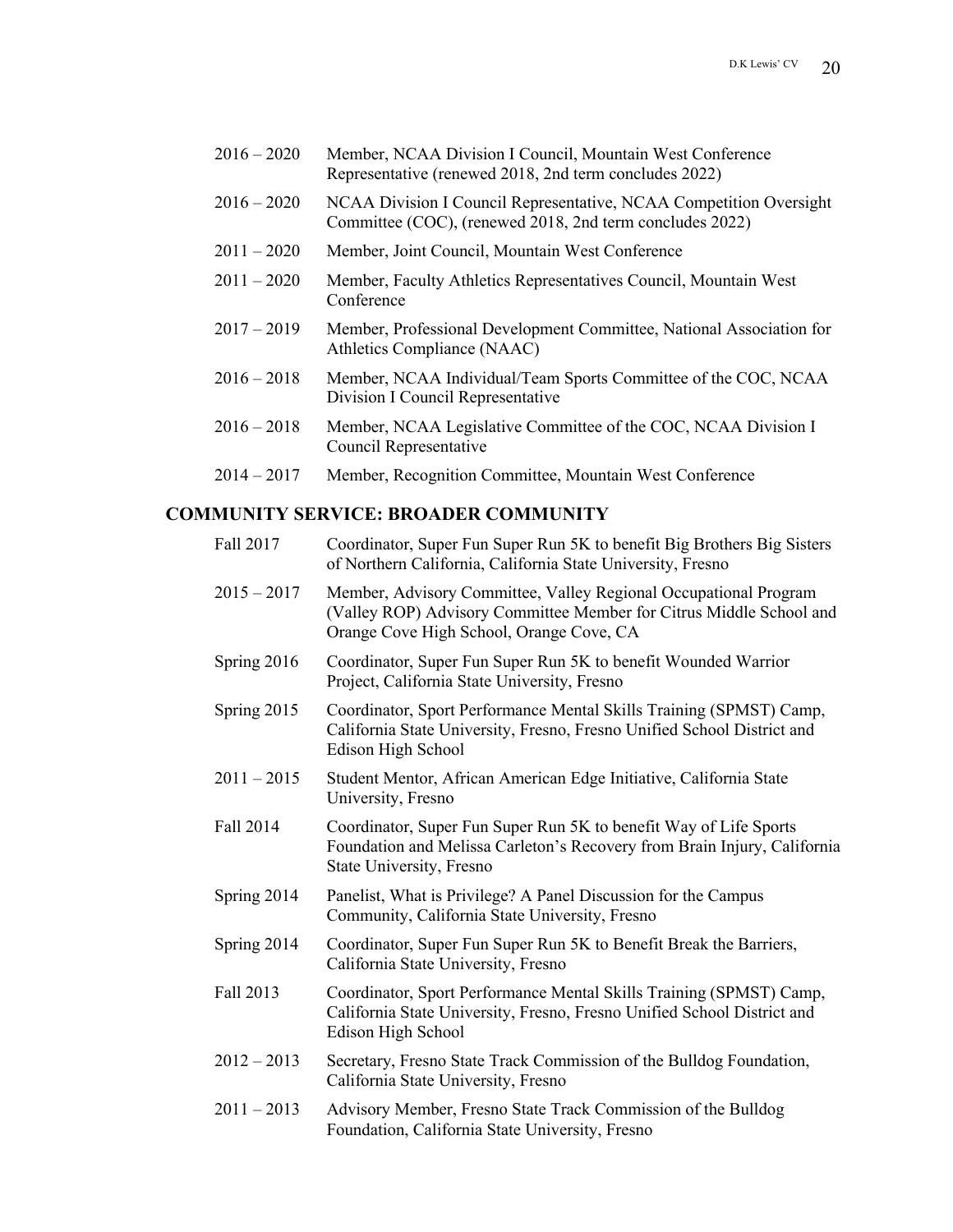- 2011 2012 Sport Psychology Consultant, Men's and Women's Track and Field Teams, California State University Fresno
- Fall 2010 Coordinator & Facilitator, Edison High School Lady Tigers Girls' Basketball Retreat, Fresno, CA
- Spring 2010 Coordinator, Sport Performance Mental Skills Training (SPMST) Camp, California State University, Fresno, Fresno Unified School District and Edison High School
- 2006 2008 Sport Psychology Consultant, Men's and Women's Track and Field Teams, California State University Fresno
- 2005 2006 Performance Enhancement Consultant, Athletics Department, Adelphi University
- 1997 2003 Volunteer Assistant Coach, Men's Track and Field team, Michigan State University
- 1997 2002 Member, Applicant Selection Committee, Summer University Program Excellence Required (SUPER), Office of Supportive Services, Michigan State University
- 1998 2001 Assistant Coach and Instructor, Michigan State University Summer Track & Field Camp
- 1997 2000 Member, Holistic Team, Summer University Program Excellence Required (SUPER), Office of Supportive Services, Michigan State University

### **EXTERNAL GRANTS AND FUNDING ACTIVITY**

- $\triangleright$  Kacey Jones Recipient, John F. Kennedy Scholarship Award, California Association of Health, Recreation and Dance (CAHPERD), 2017-2018, **\$1,000 awarded** (academic advisor)
- Ø Association for Applied Sport Psychology (AASP) Research Grant, \$3,869.00, not funded (March 2013; principal investigator)
- Ø Sean Chamberlain Recipient, John F. Kennedy Scholarship Award, California Association of Health, Recreation and Dance (CAHPERD), 2011-2012, **\$1,000 awarded** (academic advisor)
- Ø Sam's Club Community Initiatives and Activities Grant (2011), **\$2,000, funded**
- Ø William T. Grant Foundation Investigator-Initiated Research Grant, \$480,500.00, not funded (August, 26, 2009; co-investigator)
- Ø Association for Applied Sport Psychology (AASP) Research Grant, **\$2,310.00, funded** (June 2009; principal investigator)
- $\triangleright$  California Association for Health, Physical Education, Recreation and Dance (CAHPERD) Research Grant, \$1,524.00, not funded (July 1, 2009; principal investigator)
- Ø Association for Applied Sport Psychology (AASP) Research Grant, \$3,600.00, not funded (March 2008, principal investigator)
- Ø AAHPERD Research Consortium Seed Grant, \$5,000.00, not funded (October 2007; principal investigator)
- Ø World Anti-Doping Agency (WADA) Social Science Research Grant Program, **\$14,000.00, funded** (January 2005; co-author)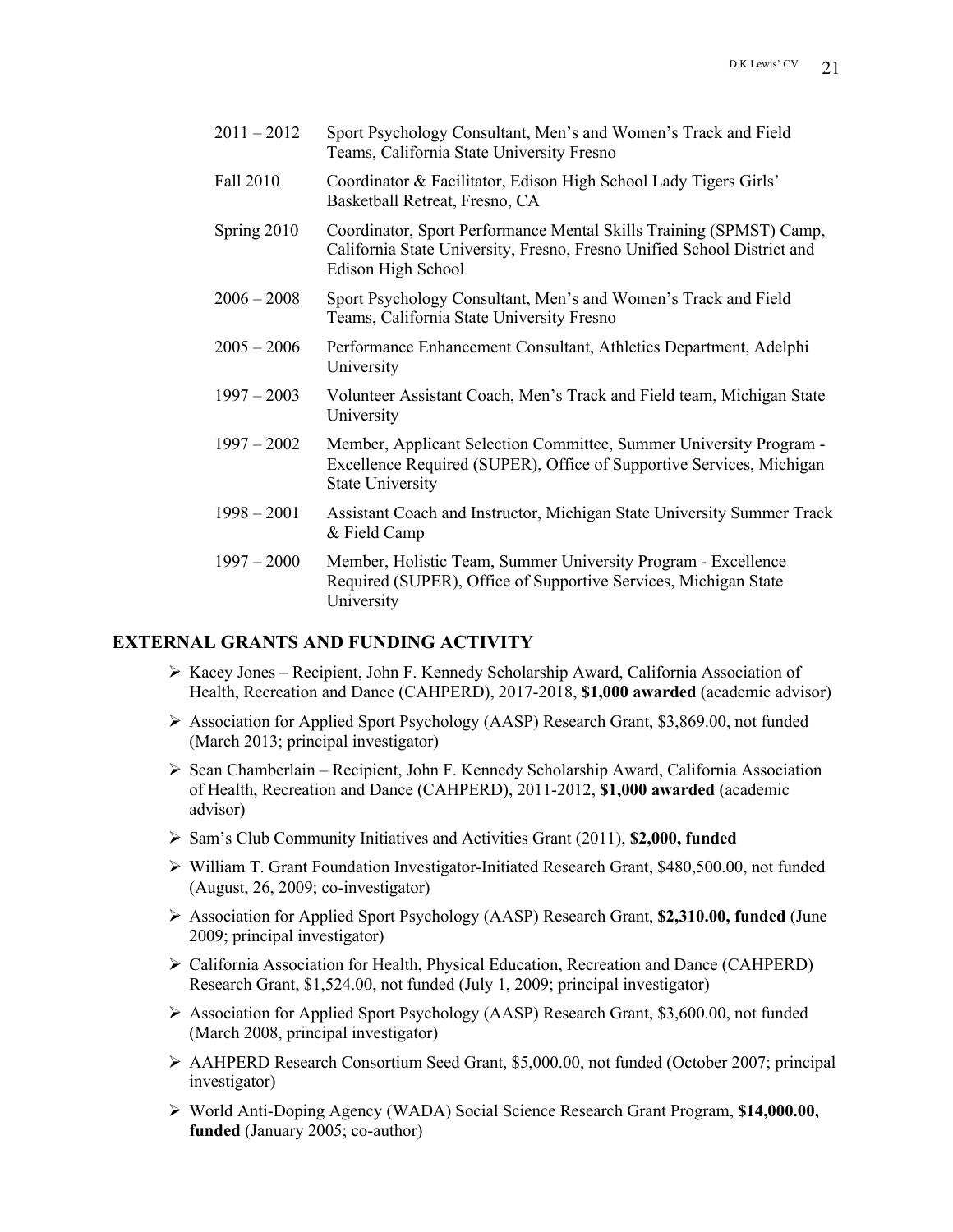### **INTERNAL GRANTS AND FUNDING ACTIVITY**

- $\triangleright$  Instructionally-Related Activities (IRA) Grant for Fresno State Sport Psychology Club students to attend the 2020 Association for Applied Sport Psychology (AASP) Regional Conference, **\$4,500.00, funded** (April 2020; club faculty advisor)
- $\triangleright$  Instructionally-Related Activities (IRA) Grant for Fresno State Sport Psychology Club students to attend the 2019 Association for Applied Sport Psychology (AASP) Regional Conference, **\$3,500.00, funded** (April 2019; club faculty advisor)
- $\triangleright$  E. LeNorgant Recipient, Travel grant to attend Association of Applied Sport Psychology (AASP) Annual Conference, Associated Students, Inc., California State University, Fresno, fall 2018, **\$600.00 funded**, (thesis chair)
- $\triangleright$  Instructionally-Related Activities (IRA) Grant for Fresno State Sport Psychology Club students to attend the 2016 Association for Applied Sport Psychology (AASP) Annual Conference, **\$1,800.00, funded** (March 2016; club faculty advisor, principal author)
- $\triangleright$  Instructionally-Related Activities (IRA) Grant for Fresno State Kinesiology Pedagogy Club students to attend the 2017 California Association for Health, Physical Education, Recreation and Dance (CAHPERD) Annual Conference, **\$2,000.00, funded** (March 2016; principal author)
- $\triangleright$  A. Landau Recipient, Graduate Student Research and Creative Activities Support Award, Division of Graduate Studies, California State University, Fresno, 2015-2016, **\$1,000 awarded** (thesis chair)
- $\triangleright$  J. Hines Recipient, Graduate Student Research and Creative Activities Support Award, Division of Graduate Studies, California State University, Fresno, 2015-2016, **\$500 awarded** (project chair)
- $\triangleright$  Instructionally-Related Activities (IRA) Grant for Fresno State Sport Psychology Club students to attend the 2015 Association for Applied Sport Psychology (AASP) Annual Conference, **\$7,500.00, funded** (March 2015; club faculty advisor, principal author)
- $\triangleright$  Instructionally-Related Activities (IRA) Grant for Fresno State Kinesiology Pedagogy Club students to attend the 2016 California Association for Health, Physical Education, Recreation and Dance (CAHPERD) Annual Conference, **\$4,881.00, funded** (March 2015; principal author)
- $\triangleright$  T. Mickelson Recipient, Graduate Student Research and Creative Activities Support Award, Division of Graduate Studies, California State University, Fresno, 2014-2015, **\$1,000 awarded** (project chair)
- $\triangleright$  F. Ohlrogghe Recipient, Graduate Student Research and Creative Activities Support Award, Division of Graduate Studies, California State University, Fresno, 2014-2015, **\$1,000 awarded** (thesis chair)
- $\triangleright$  Instructionally-Related Activities (IRA) Grant for Fresno State Sport Psychology Club students to a performance psychology consulting group in southern California, **\$3,500.00, funded** (October 2014; club faculty advisor, principal author)
- $\triangleright$  Instructionally-Related Activities (IRA) Grant for Fresno State Kinesiology Pedagogy Club students to attend the 2015 California Association for Health, Physical Education, Recreation and Dance (CAHPERD) Annual Conference**, \$2,970.00, funded** (October 2014; principal author)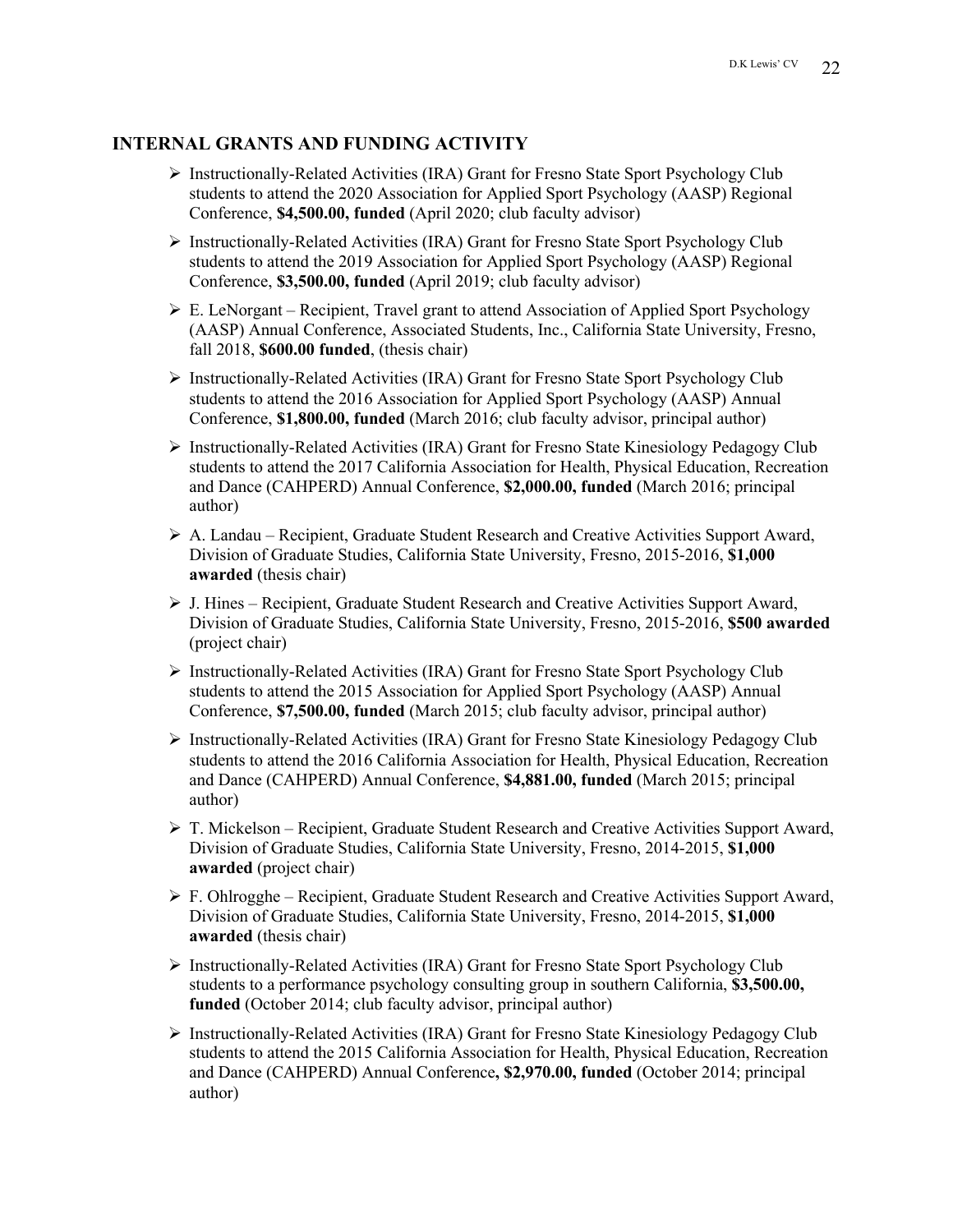- Ø Instructionally-Related Activities (IRA) Grant for Fresno State Sport Psychology Club students to attend the Association for Applied Sport Psychology (AASP) Annual Conference, **\$5,000.00, funded** (March 2014; club faculty advisor, principal author)
- Ø M. Gueretta Recipient, Graduate Student Research and Creative Activities Support Award, Division of Graduate Studies, California State University, Fresno, 2013-2014, **\$1,000 awarded** (project chair)
- $\triangleright$  H. Lyon Recipient, Graduate Student Research and Creative Activities Support Award, Division of Graduate Studies, California State University, Fresno, 2013-2014, **\$1,000 awarded** (thesis chair)
- Ø C. Monreal Recipient, Graduate Student Research and Creative Activities Support Award, Division of Graduate Studies, California State University, Fresno, 2013-2014, **\$1,000 awarded** (thesis chair)
- $\triangleright$  Instructionally-Related Activities (IRA) Grant for Fresno State Sport Psychology Club field trip for professional development, **\$3,281.00, funded** (March 2013; club faculty advisor, principal author)
- $\triangleright$  Instructionally-Related Activities (IRA) Grant for Fresno State Sport Psychology Club students to attend the 28th Association for Applied Sport Psychology (AASP) Annual Conference, **\$6,000.00, funded** (March 2013; club faculty advisor, principal author)
- $\triangleright$  H. Lyon Recipient, rGrant, Associated Students, Inc., California State University, Fresno, 2012-2013, **\$3,869.00 funded**, (thesis chair and principal investigator)
- $\triangleright$  C. Mulligan Recipient, 2012-2013 College of Health and Human Services Outstanding Graduate Project Award, **\$500 awarded** (project chair)
- Ø College of Health and Human Services Travel Grant to present at the *Faculty Women of Color in the Academy Conference,* University of Illinois at Urbana-Champaign, April 2013, **\$1,600, funded** (December 2012; principal investigator)
- Ø L. Brown Recipient, Graduate Student Research and Creative Activities Support Award, Division of Graduate Studies, California State University, Fresno, 2012-2013, **\$1,000 awarded** (thesis chair)
- $\triangleright$  P. Heckroth Recipient, rGrant, Associated Students, Inc., California State University, Fresno, 2012-2012, **\$1,400.00 funded**, (thesis chair and principal investigator)
- Ø P. Heckroth Recipient, Graduate Student Research and Creative Activities Support Award, Division of Graduate Studies, California State University, Fresno, 2012-2013, **\$1,000 awarded** (thesis chair)
- Ø C. Mulligan Recipient, Graduate Student Research and Creative Activities Support Award, Division of Graduate Studies, California State University, Fresno, 2012-2013, **\$1,000 awarded** (project chair)
- Ø B. Castro-Conde Recipient, 2011-2012 College of Health and Human Services Outstanding Master's Thesis Award, **\$500 awarded** (thesis chair)
- Ø B. Castro-Conde Recipient, Graduate Student Research and Creative Activities Support Award, Division of Graduate Studies, California State University, Fresno, 2011-2012, **\$1,000 awarded** (thesis chair)
- Ø Instructionally-Related Activities (IRA) Grant for Fresno State Sport Psychology Club to visit the U.S. Olympic Training Center, Chula Vista, CA, **\$1,338.00, funded** (October 2011; club faculty advisor, principal author)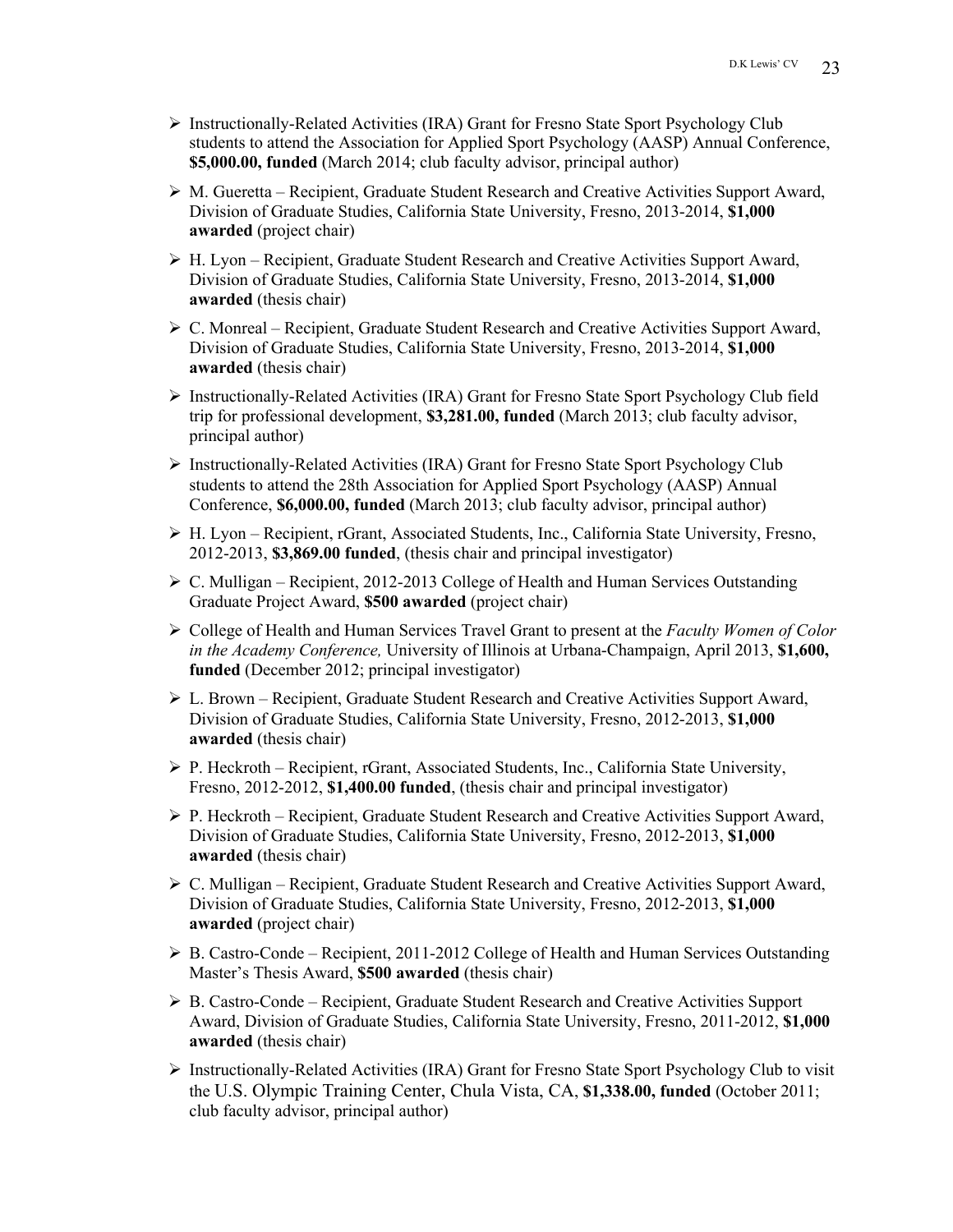- Ø B. Crutcher Recipient, Graduate Student Research and Creative Activities Support Award, Division of Graduate Studies, California State University, Fresno, 2010-2011, **\$1,000 awarded** (thesis chair)
- $\triangleright$  Instructionally-Related Activities (IRA) Grant for Fresno State Sport Psychology Club students to attend the 25th Association for Applied Sport Psychology (AASP) Annual Conference, **\$3,750.00, funded** (March 2010; club faculty advisor, principal author)
- Ø University Research, Scholarship and Creative Activities Award. Research project titled *Validation of three quantitative measures of the sport injury domain: The coaches' perspective*, **\$5,000 (3 WTU release time), funded** (for Fall 2009, principal investigator)
- $\triangleright$  Instructionally-Related Activities (IRA) Grant for Fresno State Sport Psychology Club students to attend the 24th Association for Applied Sport Psychology (AASP) Annual Conference, **\$4,275.00, funded** (March 2009; club faculty advisor, principal author)
- $\triangleright$  Instructionally-Related Activities (IRA) Grant for Fresno State Sport Psychology Club students to attend the 23rd Association for Applied Sport Psychology (AASP) Annual Conference in St. Louis, MO, \$5,520.00, not funded (September 2008; club faculty advisor, principal author)
- $\triangleright$  Instructionally-Related Activities (IRA) Grant to host the 2009 California Sport and Exercise Psychology Symposium at CSU Fresno campus, **\$2,000.00, funded** (April 2008; club faculty advisor, principal author)
- $\triangleright$  Instructionally-Related Activities (IRA) Grant for Fresno State Sport Psychology Club participation in the American Cancer Society's Relay for Life, \$650.00, not funded (April 2008, club faculty advisor, principal author
- Ø California State University, Fresno, Civic Engagement and Students for Community Service Office Service Learning Grant, **\$400.00, funded** (December 2007; principal author)
- Ø California State University, Fresno College of Health and Human Services Faculty Research Support Grant, **\$1,500.00, funded** (November 2007; principal investigator)
- Ø Instructionally-Related Activities (IRA) Grant for Fresno State Sport Psychology Club students to attend the 22nd Association for Applied Sport Psychology (AASP) Annual Conference, **\$7,500.00, funded** (September 2007; club faculty advisor, principal author)
- Ø Instructionally-Related Activities (IRA) Grant for Fresno State Sport Psychology Club participation in the American Cancer Society's Relay for Life, **\$650.00, funded** (September 2007, club faculty advisor, principal author)
- Ø California State University, Fresno College of Health and Human Services Summer Faculty Research Grant, **\$1,000.00, funded** (Summer 2007; principal investigator)

# **AWARDS & HONORS**

### **Personal Achievements**

- Recipient, Faculty Athletics Representative Recognition Honoree, The National Football Foundation and Fidelity Investments, 2015-2016
- Recipient, Annual Faculty Appreciation Recognition, Department of Athletics, College of Health and Human Services' Dean Nominee, Fall 2015
- Recipient, Faculty Appreciation Recognition, Department of Athletics, Student-Athlete Nominee, Spring 2015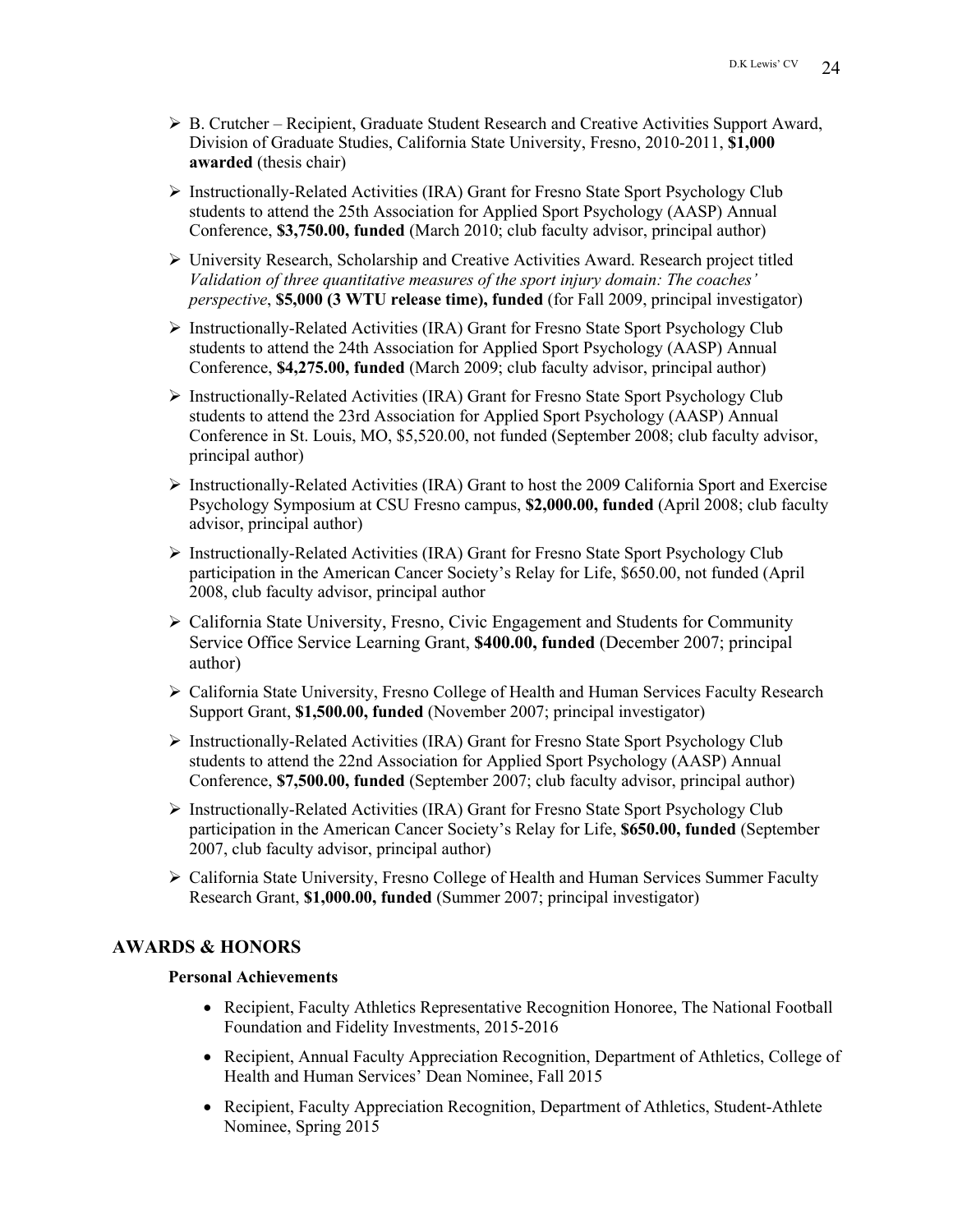- Recipient, Faculty Athletics Representative Recognition Honoree, The National Football Foundation and Fidelity Investments, 2013-2014
- Recipient, Faculty Appreciation Recognition, Department of Athletics, Student-Athlete Nominee, Fall 2014
- Recipient, College of Health and Human Services 2013 Faculty Mentor Award, California State University, Fresno
- Recipient, Exceptional Mentor Appreciation Award, African American Edge Initiative, California State University, Fresno, 2012
- Nominee, Provost's Award for Faculty Service, California State University, Fresno, 2011-2012
- Faculty Advisor Honor Roll, California State University, Fresno, 2011-2012
- Faculty Advisor Honor Roll, California State University, Fresno, 2010-2011
- Recipient, University Research, Scholarship and Creative Activities Award, California State University, Fresno, 2009-2010.
- Nominee, California State University Fresno Outstanding Faculty Publication Award. Nominated by the Department of Kinesiology and the College of Health and Human Services, Spring 2010
- Recipient, Outstanding Educational Event Award, California State University, Fresno Leadership Recognition Program, 2008 – 2009. Award given for the *2009 California Sport and Exercise Psychology Symposium* (symposium coordinator)
- Nominee, Provost's Promising New Faculty Award, California State University, Fresno, 2008-2009
- Nominee, Outstanding Advisor, California State University, Fresno Campus Advisors Network, 2008-2009
- Nominee, Michigan State University Excellence in Teaching Award. Nominated by the Department of Kinesiology and The College of Education, 2002
- Graduate Fellowship. African American, Latina, Asian American, Native American (\*ALANA), Michigan State University, 2002
- Recipient, Master's Thesis Award. Association for the Advancement of Applied Sports Psychology (AAASP), 2000
- Travel Grant. The Graduate School, Michigan State University, 2000
- Summer Acceleration Fellowship (SAF). The Graduate School, Michigan State University, Summer 2000
- Big Ten Champion, Men's Track and Field (assistant coach), Michigan State University, 1999
- Minority Competitive Doctoral Fellowship. College of Education, Michigan State University, 1998-1999
- Graduate Continuing Fellowship. College of Education, Michigan State University, 1997-1998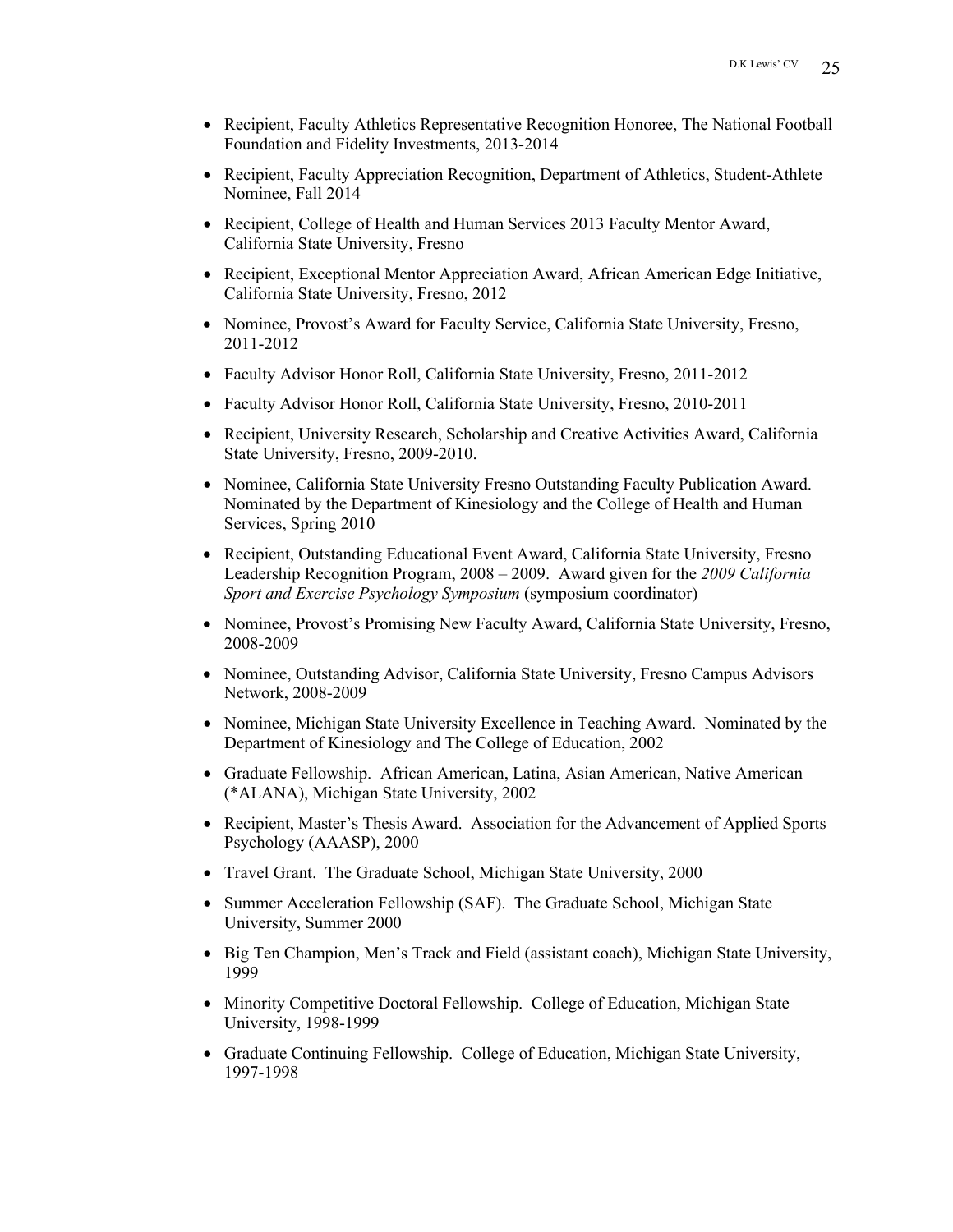#### **Students' Achievements**

- A. Dwelle Recipient, 2020-2021 Department of Kinesiology Master's Thesis Award, California State University, Fresno (thesis chair)
- R. Antoyan Recipient, 2019-2020 Department of Kinesiology Graduate Project Award, California State University, Fresno (project chair)
- H. Watson Recipient, Ethnic Minority and Women's Enhancement Postgraduate Scholarship (\$10,000), National Collegiate Athletics Association (NCAA), 2019 (faculty advisor and FAR)
- K. Jones Recipient, John F. Kennedy Scholarship Award (\$1,000), California Association of Health, Recreation and Dance (CAHPERD), 2017-2018, (academic advisor)
- M. Gueretta Recipient, 2013-2014 Department of Kinesiology Graduate Project Award, California State University, Fresno (project chair)
- C. Mulligan Recipient, 2012-2013 College of Health and Human Services Graduate Project Award, California State University, Fresno (project chair)
- C. Mulligan Recipient, 2012-2013 Department of Kinesiology Graduate Project Award, California State University, Fresno (project chair)
- B. Castro-Conde Recipient, 2011-2012 College of Health and Human Services Outstanding Master's Thesis Award, California State University, Fresno (thesis chair)
- B. Castro-Conde Recipient, 2011-2012 Department of Kinesiology Outstanding Master's Thesis Award, California State University, Fresno (thesis chair)
- S. Chamberlain Recipient, John F. Kennedy Scholarship Award (\$1,000), California Association of Health, Recreation and Dance (CAHPERD), 2011-2012 (academic advisor)
- H. Perkins Recipient, NCAA Postgraduate Scholarship (\$7,500), National Collegiate Athletics Association (NCAA), 2010 (graduate faculty advisor)
- E. Embry Recipient, Ethnic Minority and Women's Enhancement Postgraduate Scholarship (\$7,500), National Collegiate Athletics Association (NCAA), 2009 (faculty advisor)

### **PROFESSIONAL ORGANIZATION MEMBERSHIPS**

#### **Academic:**

- Association for Applied Sport Psychology (AASP); 1996-present
- American Alliance for Health, Physical Education, Recreation, and Dance (AAHPERD); 2002-2013 (Note, beginning 2013, AAHPERD is SHAPE America)
- American College of Sports Medicine (ACSM); 2000-2003
- California Association for Health, Physical Education, Recreation, and Dance (CAHPERD); 2006-present
- National Association for Girls and Women in Sport (NAGWS); 2002-present
- National Association for Sport and Physical Education (NASPE); 2002-present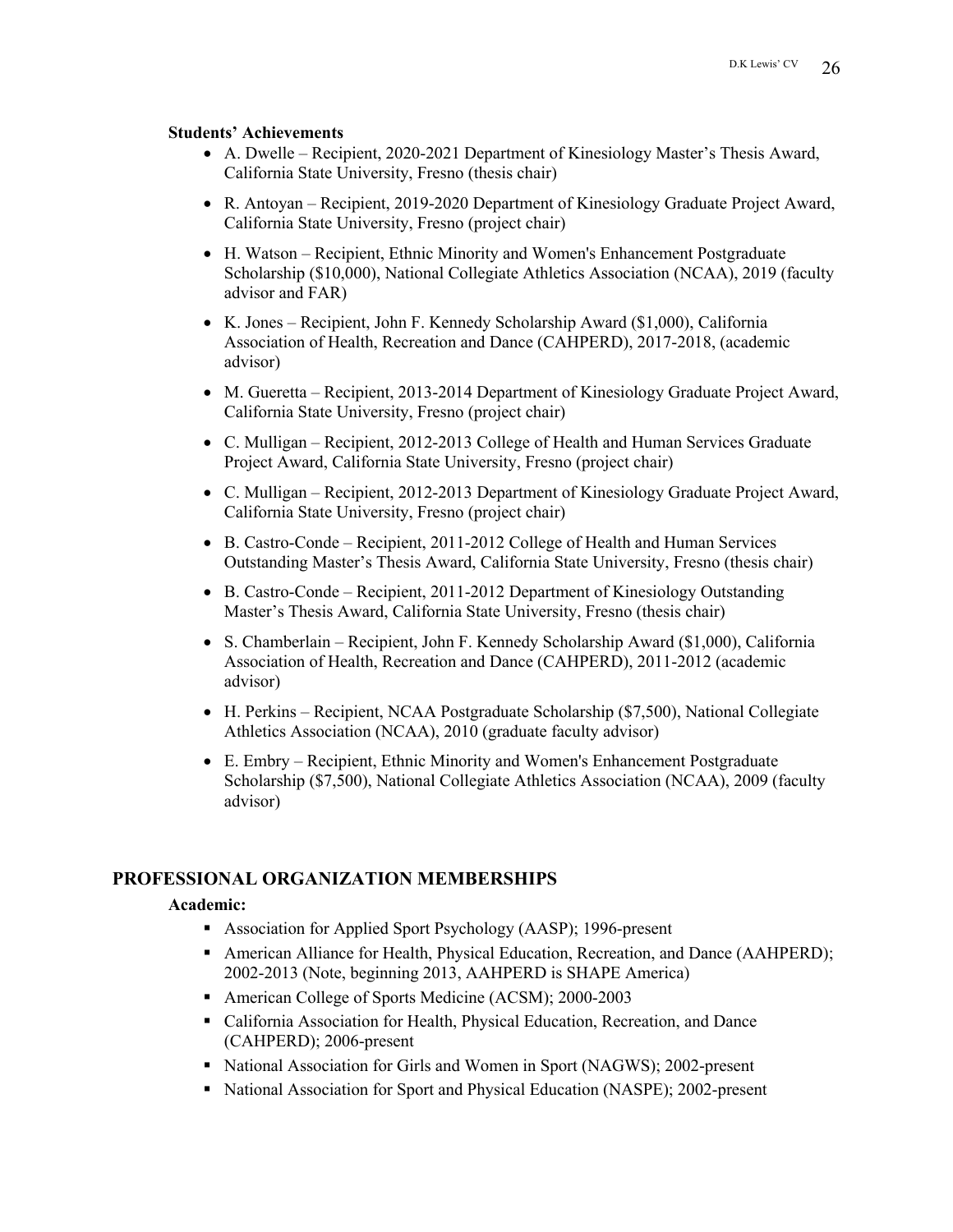- Phi Epsilon Kappa Honor Fraternity for Health and Physical Education Delta Eta Chapter
- § SHAPE America (Society of Health and Physical Educators), formerly AAHPERD; 2002-present
- § USA Track and Field (USATF)

### **Athletics:**

- National Collegiate Athletic Association (NCAA); 2010-present
- Faculty Athletic Representative Association (FARA); 2011-2020
- § NCAA Division 1A Faculty Athletics Representatives (1A FAR); 2011-2020
- National Association of Collegiate Directors of Athletics (NACDA); 2011-2020
- National Association of Collegiate Women Athletics Administrators (NACWAA); 2012-2020
- National Association for Athletics Compliance (NAAC); 2014 2020

### **PROFESSIONAL DEVELOPMENT, CONTINUED EDUCATION & CERTIFICATIONS**

- Ø Fellow, UC Berkeley Executive Leadership Academy (ELA), August 2021
- Ø Graduate, Harvard Management Development Program, Cambridge, MA, June 2019
- Ø Faculty Mentor Program, California State University, Fresno, 2018-2019
- Ø NCAA Regional Rules Seminar, Atlanta, GA, June 2018
- Ø NCAA Inclusion Forum, Indianapolis, IN, April 2018
- Ø NCAA Regional Rules Seminar, San Diego, CA, June 2017
- Ø Sabbatical Leave (Fall 2016). Research project titled *A systematic review of the Integrated Model of Psychological Response to the Sport Injury and Rehabilitation Process*
- $\triangleright$  DISCOVERe Faculty Fellow, Technology Innovations for Teaching and Learning, California State University, Fresno, 2016 – present
- Ø *Ethics and Standards in Sport and Exercise Psychology* (10-week course to fulfill AASP Certified Consultant requirements). University of West Virginia in conjunction with Association of Applied Sport Psychology (AASP). Completed October 2016.
- Ø NCAA DIA Webinar *The New Academic Portal* (September 2016)
- Ø NCAA DIA Webinar *Student-Athlete Time Management Proposals Webinar* (August 2016)
- Ø NCAA Regional Rules Seminar, Orlando, FL, June 2016
- Ø ACE Women's Network Seminar Series *ACE Northern California's Call to Action: Moving the Needle by Advancing Women Who Lead*, Sacramento, CA, October 2015
- Ø NCAA Regional Rules Seminar, Denver, CO, June 2015
- $\triangleright$  NCAA Division I Faculty Athletics Representative (FAR) Institute, Indianapolis, IN, May 20  $-22, 2015$
- Ø AASP Continue Education Workshop *Practical Applications of Biofeedback and Neurofeedback for the Applied Sport Psychology Consultant: A Scientist-Practitioner Model*  (3.0 CE hours, Fall 2014 at AASP Annual Conference, Las Vegas, NV)
- Ø Graduate, Higher Education Resource Services (HERS) Institute, Bryn Mawr, PA, Summer 2014
- Ø *Teaching Without Lecturing*, Center for the Scholarly Advancement of Teaching and Learning, California State University, Fresno, Spring 2014
- Ø NCAA Regional Rules Seminar, Atlanta, GA, June 2014